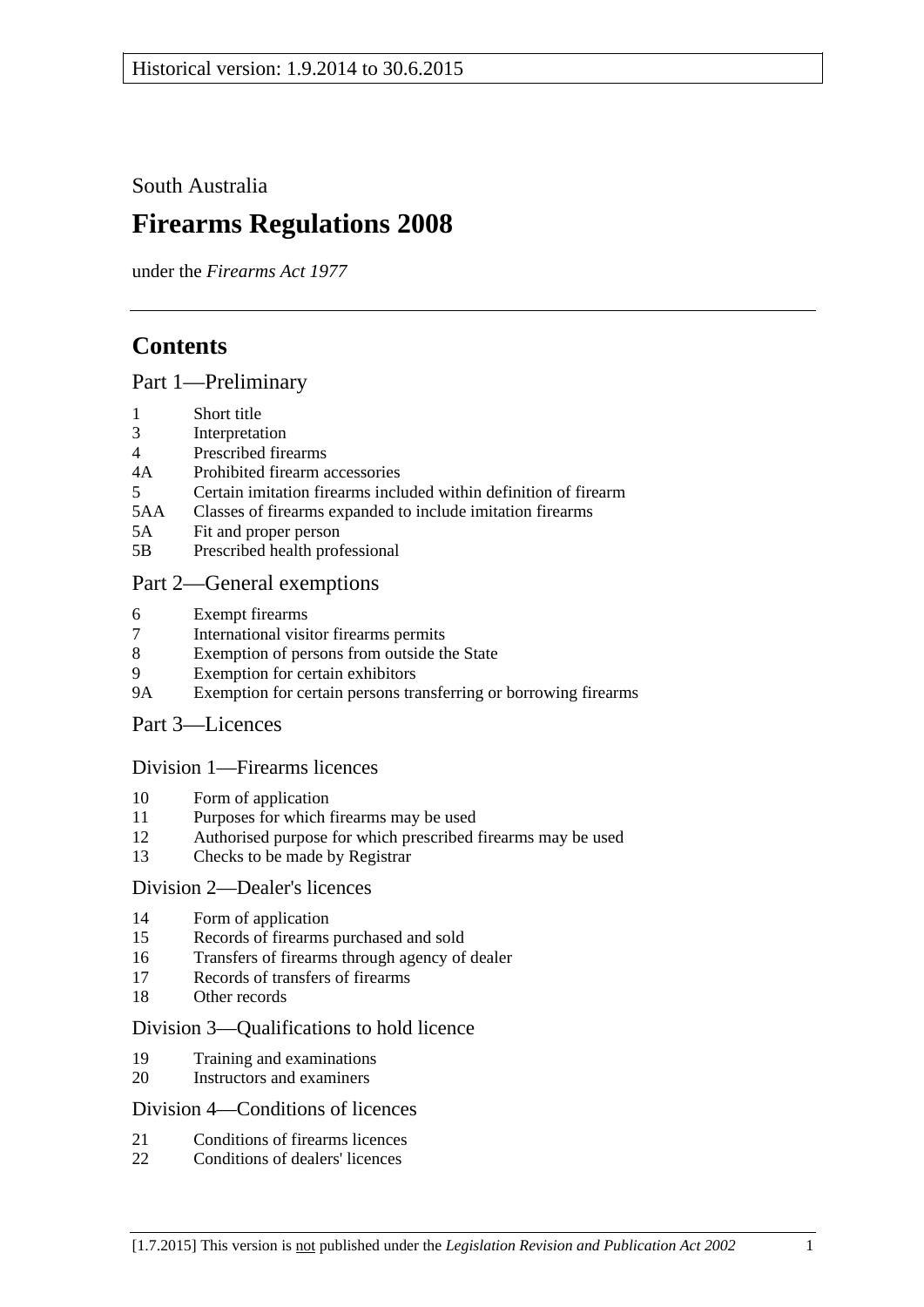#### [Division 5—Exemptions relating to licences](#page-17-0)

- [Exemption from requirement to be licensed](#page-17-1)
- [Exemption of juniors from certain provisions](#page-18-0)

#### [Division 6—General](#page-19-0)

- [Company nominee](#page-19-1)
- [Replacement of licence](#page-19-2)
- [Reporting obligations of prescribed persons](#page-19-3)

#### [Part 4—Acquisition and registration of firearms](#page-20-0)

- [Application for permits](#page-20-1)
- [Checks to be made by Registrar](#page-20-2)
- [Application to register](#page-20-3) firearm
- [Acquisition of class C firearms](#page-20-4)
- [Nature of alteration, loss, theft or destruction of firearm](#page-21-0)
- [Acquisition of class H firearms](#page-21-1)
- [Certificate of registration](#page-21-2)

#### [Part 5—Acquisition of ammunition](#page-22-0)

- [Application for permit](#page-22-1)
- [Limit on quantity of ammunition](#page-22-2)<br>37 Exemption—acquisition and supply
- [Exemption—acquisition and supply of gas cylinders](#page-22-3)

#### [Part 6—Security of firearms and ammunition](#page-22-4)

- [Security of firearms](#page-22-5)
- [Possession of prescribed firearms](#page-23-0)
- [Possession of firearms by dealers](#page-23-1)
- [Ammunition](#page-23-2)
- [Security of dealer's building](#page-23-3)
- [Exemption from Part](#page-23-4)
- [Part 7—Recognised bodies](#page-24-0)

#### [Division 1—Recognised firearms clubs](#page-24-1)

- [Application for recognition](#page-24-2)
- [Certificate of recognition](#page-24-3)
- [Approval of Registrar required for alteration to range](#page-24-4)<br>47 Club to inform Registrar of change
- [Club to inform Registrar of change](#page-25-0)
- [Acceptance of new members](#page-25-1)
- [Records to be kept by clubs](#page-25-2)
- [Change in membership](#page-26-0)

#### [Division 2—Recognised paint-ball operators and recognised commercial range](#page-26-1)  [operators](#page-26-1)

- [Application for recognition of paint-ball operator](#page-26-2)
- [Application for recognition of commercial range operator](#page-26-3)
- [Certificate of recognition](#page-27-0)
- [Alteration of grounds or range](#page-27-1)
- [Operator to inform Registrar of change](#page-27-2)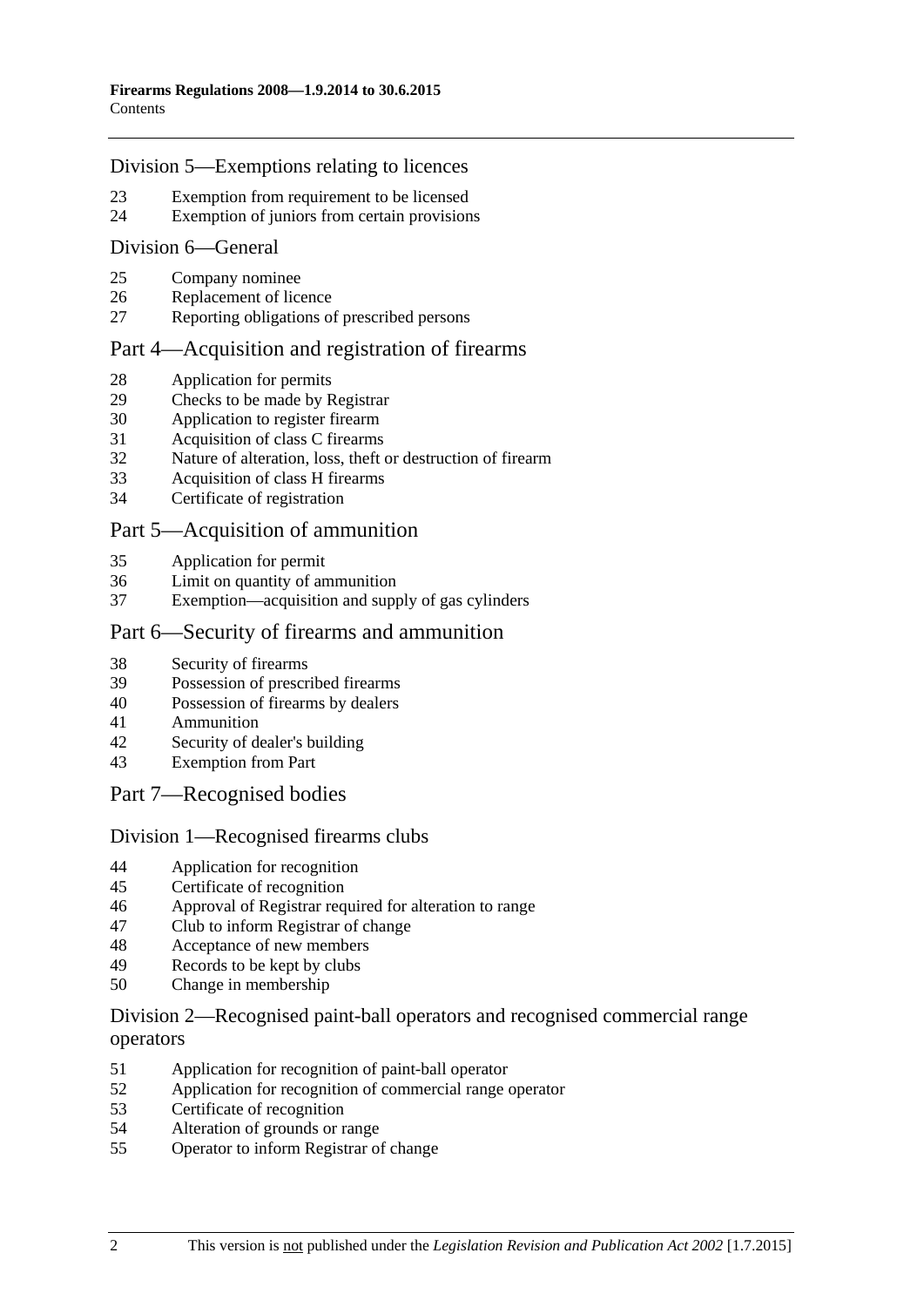#### [Part 8—Miscellaneous](#page-28-0)

- 55A [Disposal of forfeited or surrendered firearms etc](#page-28-1)
- 55B [Register of firearms prohibition orders](#page-28-2)
- 56 [Advertising firearm for sale](#page-28-3)
- 57 [Transporting of firearms—exclusion from section 35A of Act](#page-29-0)
- 58 [Records](#page-29-1)
- 59 [Form of applications and licences etc](#page-29-2)
- 60 [Fees](#page-29-3)
- 61 [Offence](#page-29-4)

[Schedule](#page-29-5) 1—Fees

[Legislative history](#page-31-0)

## <span id="page-2-0"></span>**Part 1—Preliminary**

#### <span id="page-2-1"></span>**1—Short title**

These regulations may be cited as the *Firearms Regulations 2008*.

#### <span id="page-2-2"></span>**3—Interpretation**

(1) In these regulations, unless the contrary intention appears—

*Act* means the *[Firearms Act](http://www.legislation.sa.gov.au/index.aspx?action=legref&type=act&legtitle=Firearms%20Act%201977) 1977*;

*captive bolt gun* means a firearm designed to kill animals by firing a bolt that remains part of the firearm during and after firing;

*dog retriever* means a firearm designed to fire a projectile for a dog to retrieve;

*home-made firearm* means a firearm that incorporates a barrel or receiver that was made in Australia by a person who is not a licensed dealer in firearms;

*international visitor firearms permit*—see [regulation](#page-7-0) 7;

*owner* in relation to land includes an occupier of the land:

*paint-ball shooting* means shooting a paint-ball firearm when participating in an organised activity on the grounds of a recognised paint-ball operator;

*power head* means a firearm (not being a captive bolt gun) designed to kill animals by striking the muzzle against the animal;

*prescribed firearm*—see [regulation](#page-3-0) 4;

*regulated imitation firearm*—see regulation 5;

*rocket line launcher* means a firearm that is designed to throw a rope, cable or line of any other kind;

*underwater firearm* means a firearm—

- (a) designed to fire projectiles by means of compressed air or other compressed gas; and
- (b) designed to be used underwater; and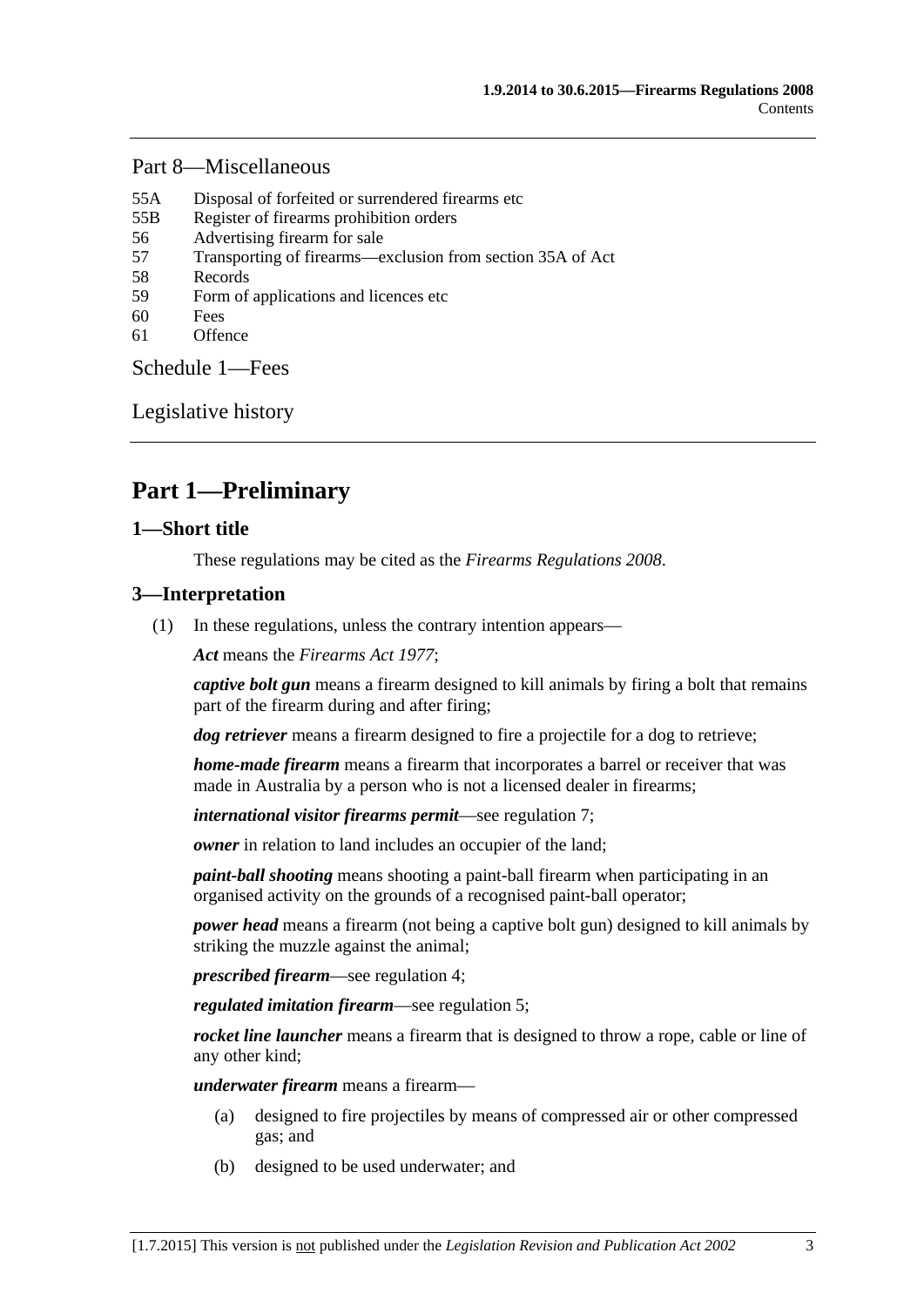(c) kept solely for use underwater;

*Very pistol* means a handgun designed to fire flares or exploding shells.

(2) For the purposes of these regulations the length of the barrel of a firearm will be taken to be the distance from the breech face to the muzzle.

#### <span id="page-3-0"></span>**4—Prescribed firearms**

- <span id="page-3-2"></span>(1) For the purposes of the definition of *prescribed firearm* in section 5(1) of the Act, the following firearms are prescribed:
	- (a) automatic firearms;
	- (b) mortars, bazookas, rocket propelled grenades and similar military firearms designed to fire explosive projectiles;
	- (c) firearms having 1 or more barrels of less than 330 millimetres in length (but not handguns, air rifles, air guns or power heads);
	- (d) shotguns having 1 or more barrels of less than 450 millimetres in length;
	- (e) air rifles and air guns having 1 or more barrels of less than 250 millimetres in length;
	- (f) firearms having an overall length of less than 750 millimetres (but not handguns or power heads);
	- (g) firearms (but not handguns) designed to be reduced in overall length by folding, telescoping or any other means to a length of less than 750 millimetres and then to be capable of being fired;
	- (h) firearms designed to fire projectiles containing tear gas or any other lachrymatory substance or any nauseating substance or poison (but not firearms designed to tranquillise, immobilise or administer vaccines or other medicines to animals);
	- (i) firearms designed as, and having the appearance of, other objects;
	- (j) home-made firearms;
	- (ja) regulated imitation firearms that closely resemble a firearm referred to in a preceding paragraph or that do not closely resemble such a firearm or a firearm of class A, B, C, D or H;
	- (k) receivers of firearms referred to in a preceding paragraph.
- (2) When determining the overall length of a paint-ball firearm for the purposes of [subregulation](#page-3-2) (1)(f) the gas cylinder and the hose connecting the cylinder to the firearm (if any) will be included.

#### <span id="page-3-1"></span>**4A—Prohibited firearm accessories**

- (1) For the purposes of the definition of *prohibited firearm accessory* in section 5(1) of the Act, the following items are prescribed:
	- (a) an item, being an accessory, that is designed, or may be adapted, to enable a firearm, when the item is fitted to or used in conjunction with the firearm (and whether the item is used on its own or in conjunction with another item), to have any of the following capabilities: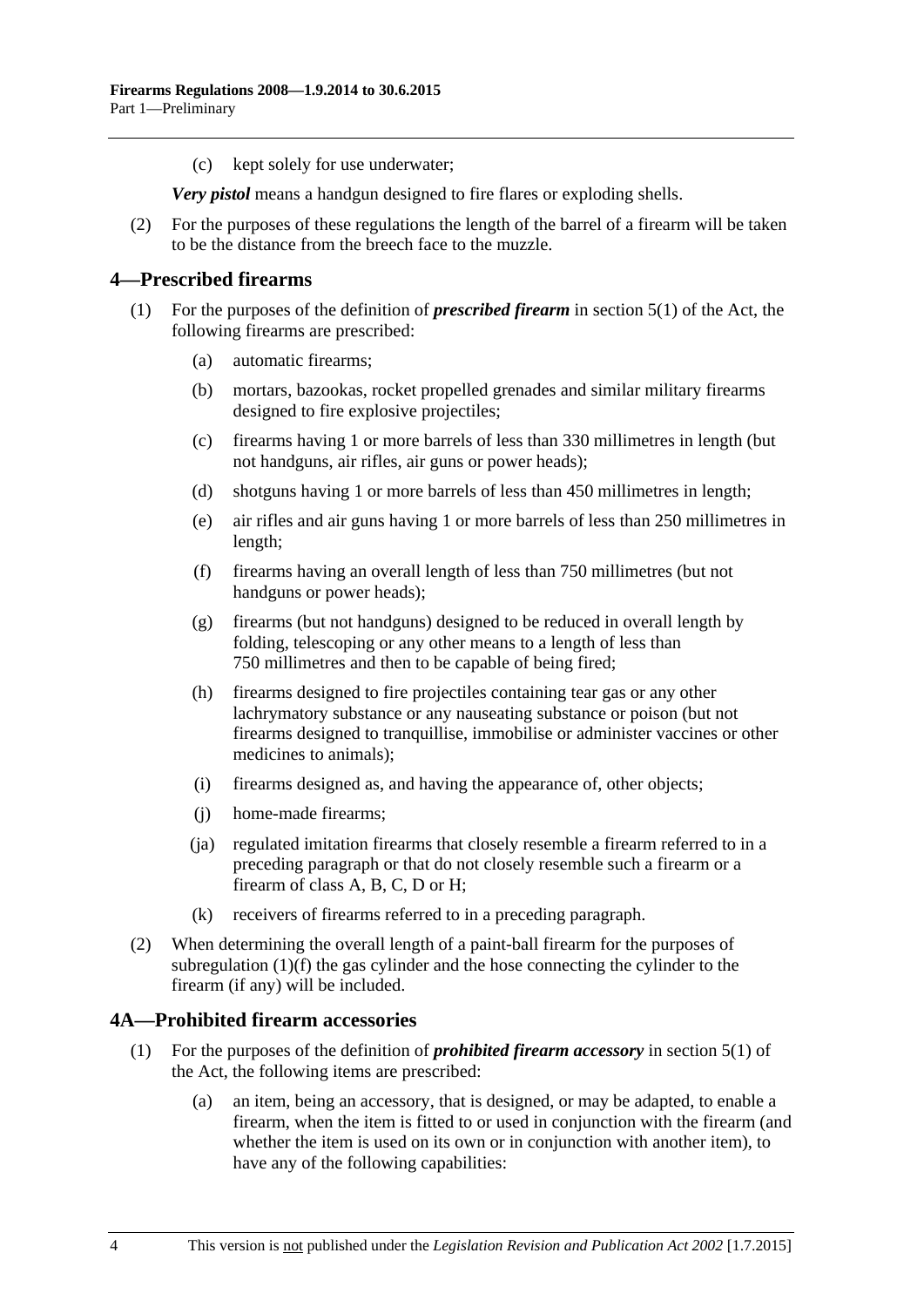- (i) burst fire operation;
- (ii) bump fire operation;
- (iii) semi-automatic operation;
- (iv) fully automatic operation,

other than—

- (v) an item possessed by a person for the purposes of altering a firearm in accordance with the written approval of the Registrar under section 27AA of the Act; or
- (vi) a mechanism or fitting of a kind referred to in section 29A(2)(a) of the Act possessed by a person who is authorised to have possession of the mechanism or fitting by a firearms licence.
- (2) In this regulation—

*bump fire operation* means a method of firing a firearm that utilises the recoil of the firearm to cause rapid depressions of the trigger so as to fire multiple rounds in rapid succession;

*burst fire operation* means a method of firing a firearm that enables the firing of a predetermined number of multiple rounds by a single depression of the trigger;

*fully automatic operation* means a method of firing a firearm such that, following the firing of a round on the depression of the trigger, the firearm continues to fire 1 or more rounds automatically while the trigger is held in that position;

*semi-automatic operation* means a method of firing a firearm such that, following the firing of a round on the depression of the trigger, the firearm automatically loads a further round thereby allowing the rapid firing of another round on another depression of the trigger.

#### <span id="page-4-0"></span>**5—Certain imitation firearms included within definition of firearm**

- (1) Pursuant to paragraph (c) of the definition of *firearm* in section 5(1) of the Act, a regulated imitation firearm is declared to be a firearm for the purposes of the Act.
- <span id="page-4-2"></span>(2) A regulated imitation firearm is—
	- (a) an item that contains a mechanism that imitates the loading mechanism or firing mechanism of a firearm; or
	- (b) an item that is an imitation of the receiver of a firearm,

other than—

- (c) an item that is a children's toy or a novelty item; or
- (d) an item determined by the Registrar under [subregulation](#page-4-1) (3) not to be a regulated imitation firearm.
- <span id="page-4-1"></span>(3) The Registrar may, on application or on the Registrar's own initiative, determine that a particular item is not a regulated imitation firearm if satisfied that the item cannot readily be adapted to function as a firearm.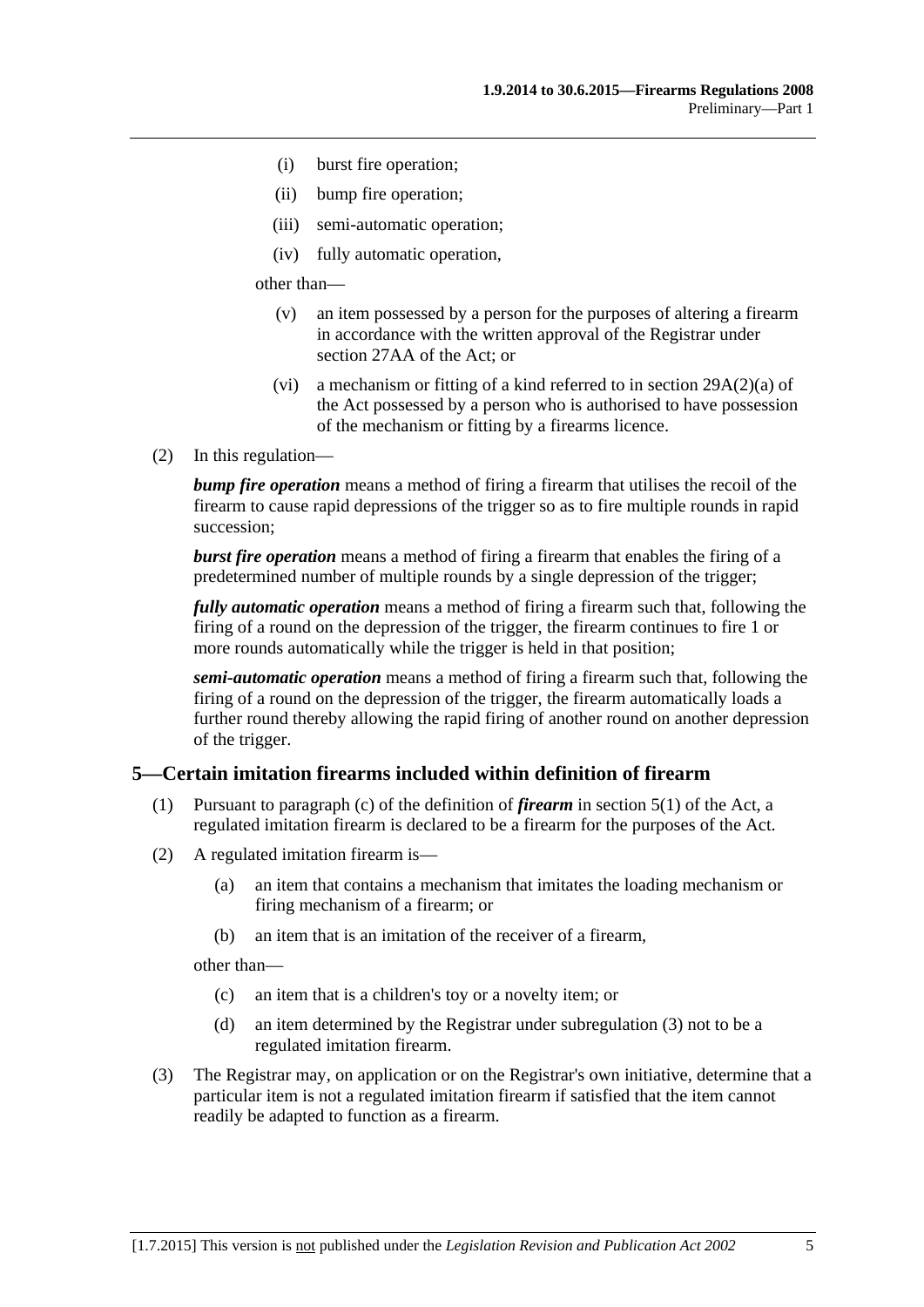- (4) The Minister may, by notice in the Gazette, declare an item of a specified class to be a regulated imitation firearm (and such a notice has effect according to its terms despite [subregulation](#page-4-2)  $(2)$ ).
- (5) The Minister may, by subsequent notice in the Gazette, vary or revoke a notice made under this regulation.

#### <span id="page-5-0"></span>**5AA—Classes of firearms expanded to include imitation firearms**

The definitions of class A, B, C, D and H firearms in section 5(1) of the Act are amended so that, if a regulated imitation firearm closely resembles a firearm of a particular class, the class will be taken to encompass the regulated imitation firearm.

#### <span id="page-5-1"></span>**5A—Fit and proper person**

For the purposes of section  $5(11)(ca)$  of the Act, an offence against any of the following provisions is a prescribed offence:

- (aa) *[Bail Act](http://www.legislation.sa.gov.au/index.aspx?action=legref&type=act&legtitle=Bail%20Act%201985) 1985*—section 11A(2) (Bail authority may direct person to surrender firearm etc);
- (a) *[Controlled Substances Act](http://www.legislation.sa.gov.au/index.aspx?action=legref&type=act&legtitle=Controlled%20Substances%20Act%201984) 1984*—

an indictable offence against section 32 as in force immediately before the commencement of the *[Controlled Substances \(Serious Drug](http://www.legislation.sa.gov.au/index.aspx?action=legref&type=act&legtitle=Controlled%20Substances%20(Serious%20Drug%20Offences)%20Amendment%20Act%202005)  [Offences\) Amendment Act](http://www.legislation.sa.gov.au/index.aspx?action=legref&type=act&legtitle=Controlled%20Substances%20(Serious%20Drug%20Offences)%20Amendment%20Act%202005) 2005*;

an offence against section 32 (Trafficking) as in force following the commencement of the *[Controlled Substances \(Serious Drug Offences\)](http://www.legislation.sa.gov.au/index.aspx?action=legref&type=act&legtitle=Controlled%20Substances%20(Serious%20Drug%20Offences)%20Amendment%20Act%202005)  [Amendment Act](http://www.legislation.sa.gov.au/index.aspx?action=legref&type=act&legtitle=Controlled%20Substances%20(Serious%20Drug%20Offences)%20Amendment%20Act%202005) 2005*;

section 33 (Manufacture of controlled drugs for sale);

section 33A (Sale, manufacture etc of controlled precursor);

section 33B (Cultivation of controlled plants for sale);

section 33C (Sale of controlled plants);

section 33F (Sale, supply or administration of controlled drug to child);

section 33G (Sale, supply or administration of controlled drug in school zone);

section 33H (Procuring child to commit offence);

an indictable offence against section 33I (Supply or administration of controlled drug);

section 33J (Manufacture of controlled drugs);

section 33K (Cultivation of controlled plants);

- (ab) *[Correctional Services Act](http://www.legislation.sa.gov.au/index.aspx?action=legref&type=act&legtitle=Correctional%20Services%20Act%201982) 1982*—section 68A(2) (Board may direct person to surrender firearm etc);
- (ac) *[Criminal Law \(Sentencing\) Act](http://www.legislation.sa.gov.au/index.aspx?action=legref&type=act&legtitle=Criminal%20Law%20(Sentencing)%20Act%201988) 1988*—section 24A(2) (Appropriate board may direct person to surrender firearm etc);
- (b) *[Criminal Law Consolidation Act](http://www.legislation.sa.gov.au/index.aspx?action=legref&type=act&legtitle=Criminal%20Law%20Consolidation%20Act%201935) 1935*—

section 19AA (Unlawful stalking);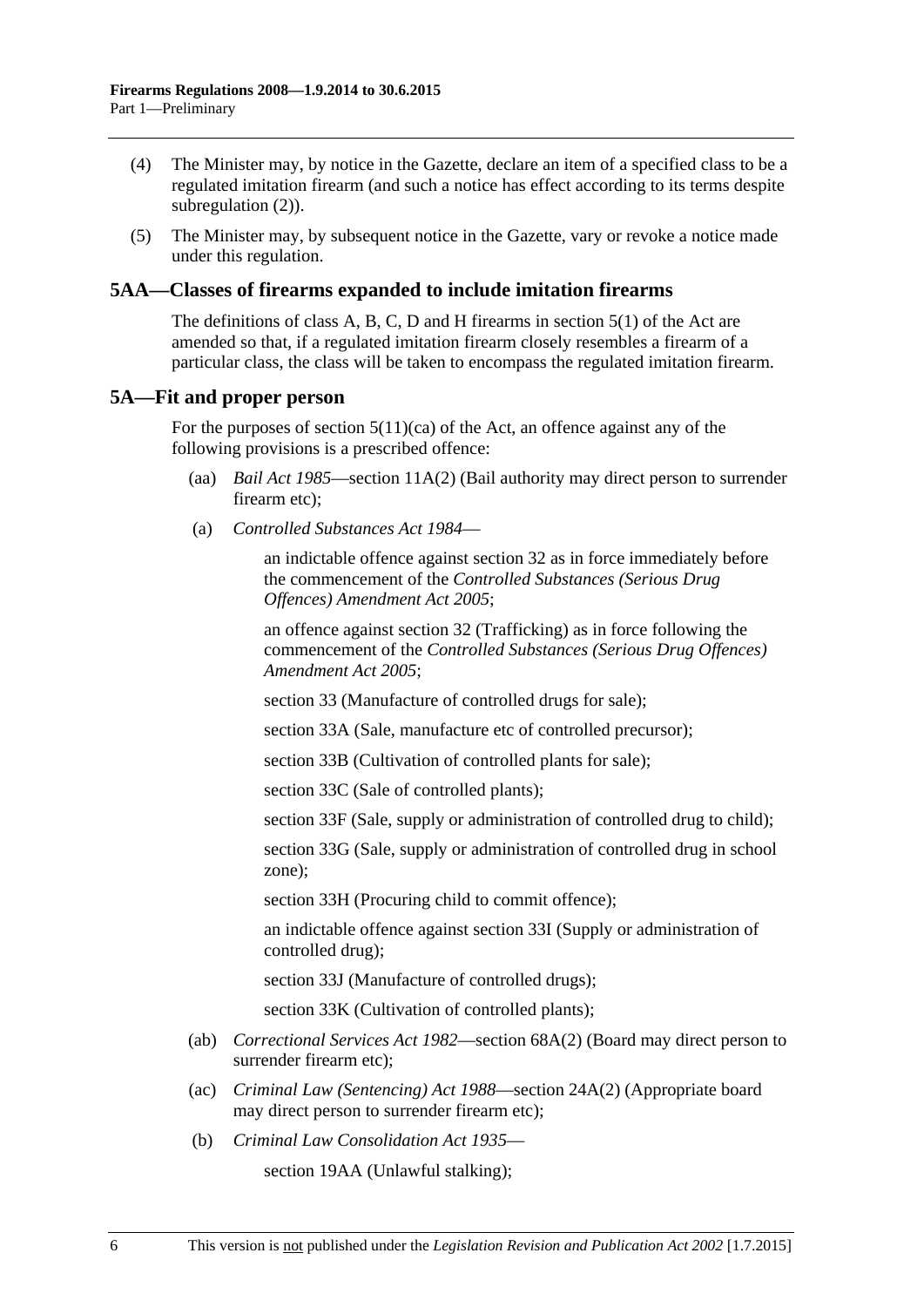section 29A (Shooting at police officers):

section 31 (Possession of object with intent to kill or cause serious harm);

section 32 (Possession of a firearm with intent to commit an offence);

section 32AA (Discharge of firearms to injure etc);

an aggravated offence against section 169 (Serious criminal trespass—non-residential buildings);

an aggravated offence against section 170 (Serious criminal trespass—places of residence);

section 248 (Threats or reprisals relating to persons involved in criminal investigations or judicial proceedings);

section 250 (Threats or reprisals against public officers);

section 270D (Going equipped for commission of offence against the person);

(c) *[Serious and Organised Crime \(Control\) Act](http://www.legislation.sa.gov.au/index.aspx?action=legref&type=act&legtitle=Serious%20and%20Organised%20Crime%20(Control)%20Act%202008) 2008*—

section 22 (Offence to contravene or fail to comply with control order); section 32 (Offence to contravene or fail to comply with public safety order);

section 35 (Criminal associations);

(d) *[Summary Offences Act](http://www.legislation.sa.gov.au/index.aspx?action=legref&type=act&legtitle=Summary%20Offences%20Act%201953) 1953*—

section 15A (Possession of body armour);

section 74BJ (Hindering removal or modification of fortifications);

- (da) *[Young Offenders Act](http://www.legislation.sa.gov.au/index.aspx?action=legref&type=act&legtitle=Young%20Offenders%20Act%201993) 1993*—section 42A(2) (Training Centre Review Board may direct youth to surrender firearm etc);
- (e) offences consisting of a conspiracy or an attempt to commit an offence referred to in a preceding paragraph.

#### <span id="page-6-0"></span>**5B—Prescribed health professional**

For the purposes of paragraph (c) of the definition of *health professional* in section 6B(3) of the Act, a nurse registered under the *[Nurses Act](http://www.legislation.sa.gov.au/index.aspx?action=legref&type=act&legtitle=Nurses%20Act%201999) 1999* is a person of a prescribed class.

## <span id="page-6-1"></span>**Part 2—General exemptions**

#### <span id="page-6-2"></span>**6—Exempt firearms**

The following are excluded from the provisions of the Act and these regulations:

- (a) captive bolt guns;
- (b) tools or instruments powered by burning propellant or by compressed air or other compressed gas;
- (c) rocket line launchers;
- (d) devices designed to throw a net to catch animals;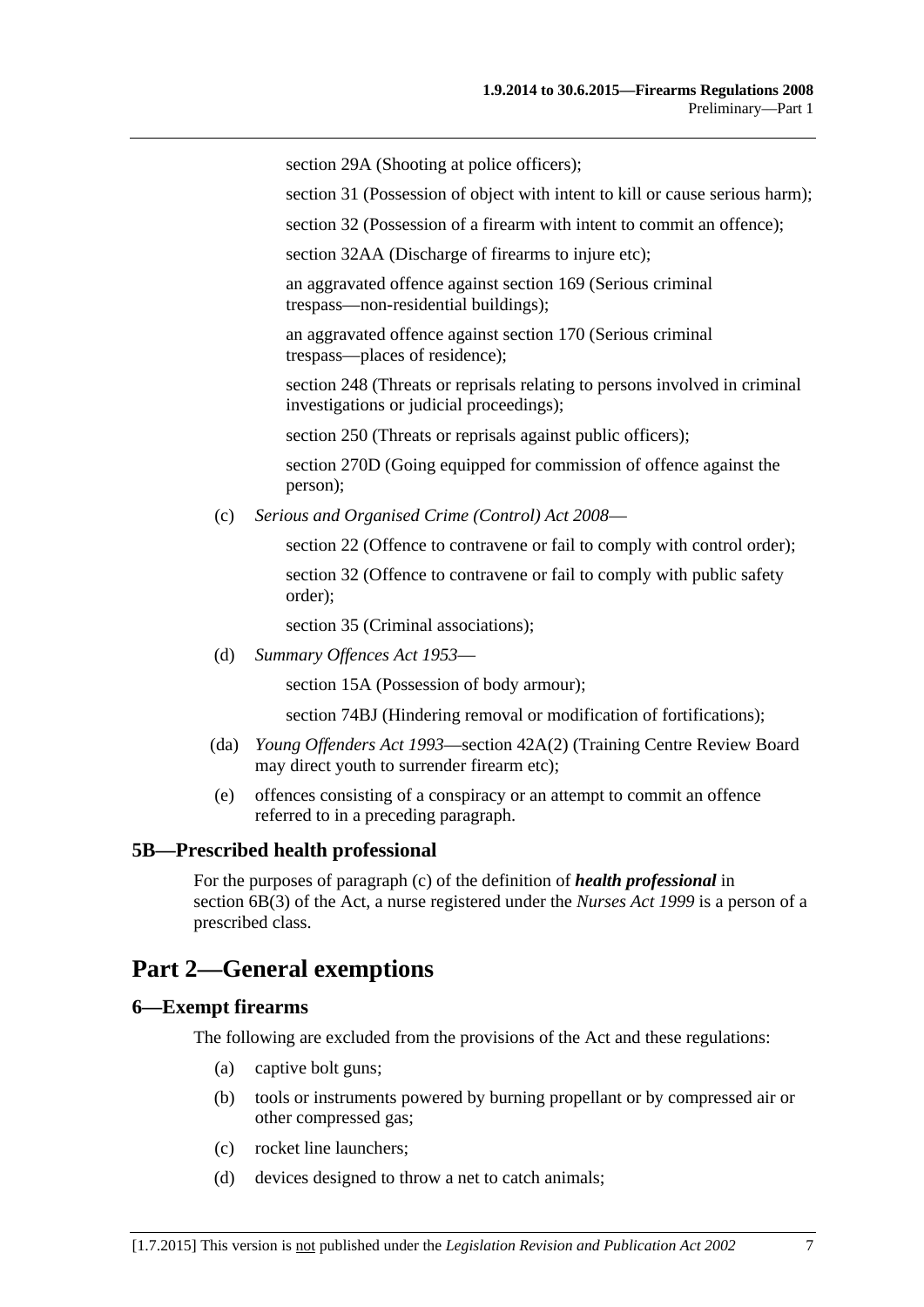- (e) devices designed to throw an object for shotgun target practice;
- (f) dog retrievers;
- (g) Very pistols used only for signalling distress or rescuing persons in distress;
- (h) a firearm that—
	- (i) has been fitted with a transmitter of infrared electromagnetic waves or a receiver of such waves or both; and
	- (ii) has been modified so as to be incapable of firing a projectile; and
	- (iii) cannot easily be modified to fire projectiles;
- (i) an underwater firearm;
- (j) receivers of firearms referred to in a preceding paragraph.

**Note—**

The definition of *firearm* in section 5(1) of the Act excludes an antique firearm. *Antique firearm* is defined in section 5(1).

#### <span id="page-7-0"></span>**7—International visitor firearms permits**

- (1) The Registrar may, on the application of a person who is visiting, or who intends visiting, Australia, issue an international visitor firearms permit to the applicant authorising the applicant to possess and use a firearm for 1 or more of the following purposes as specified in the permit:
	- (a) competitive shooting;
	- (b) hunting;
	- (c) providing personal security services for a foreign dignitary or official.
- (2) The application—
	- (a) must be made in a manner and form approved by the Registrar; and
	- (b) must include, or be accompanied by, such information as the Registrar requires.
- (3) The applicant must—
	- (a) provide such further information as the Registrar requires in order to determine the application; and
	- (b) provide all information in connection with the application in the form required by the Registrar; and
	- (c) provide such proof of the information supplied as the Registrar requires.
- (4) A permit—
	- (a) may be issued for such term and subject to such conditions as the Registrar thinks fit; and
	- (b) may be varied or revoked by the Registrar at any time.
- (5) A permit issued under this regulation—
	- (a) must identify the firearm or firearms to which it applies; and
	- (b) must not be issued in relation to a class D firearm or a prescribed firearm.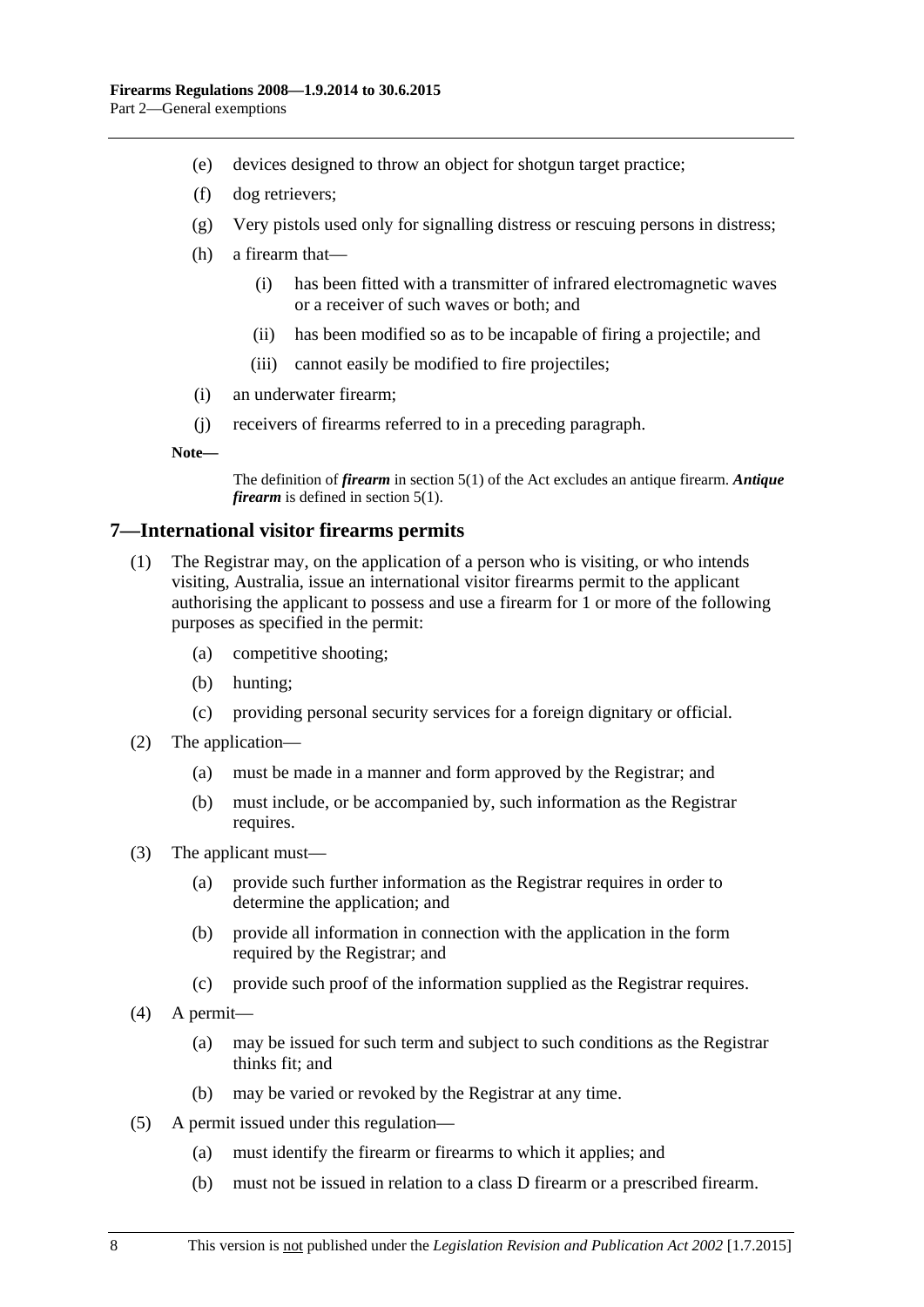(6) A person who holds an international visitor firearms permit or a permit under the law of another State or a Territory of the Commonwealth corresponding with this regulation is exempt from the application of the Act and these regulations provided that the person complies with the conditions of the permit.

#### <span id="page-8-0"></span>**8—Exemption of persons from outside the State**

- (1) This regulation authorises the possession or use of a firearm for a purpose in South Australia only if the possession or use of that firearm for that purpose could be authorised by a firearms licence (disregarding a purpose with which a firearms licence may be endorsed under [regulation](#page-10-5)  $11(2)(h)$ ).
- <span id="page-8-3"></span>(2) Subject to this regulation, a person whose usual place of residence is in another State or a Territory of the Commonwealth may possess or use a firearm for a purpose in South Australia, without holding a firearms licence, if the person is authorised to possess or use that firearm for that purpose under the law of his or her usual place of residence.
- <span id="page-8-2"></span>(3) Subject to this regulation, a person who moves his or her usual place of residence to South Australia may, for the period of 3 months after moving, possess or use a firearm for a purpose in South Australia, without holding a firearms licence, if the person could possess or use that firearm for that purpose under the law of his or her former place of residence.
- (4) [Subregulation \(3\)](#page-8-2) does not authorise a person to use a class C, D or H firearm in South Australia.
- (5) A person who has possession of a firearm under [subregulation](#page-8-3) (2) is not required to register the firearm.
- <span id="page-8-4"></span>(6) A person referred to in [subregulation](#page-8-3) (2) or [\(3\)](#page-8-2) who has been issued with a licence or other authority under the law of his or her usual or former place of residence must carry the licence or other authority and produce it to a police officer on request.
- <span id="page-8-5"></span>(7) A person who has moved his or her usual place of residence to South Australia must, within 7 days after moving apply, under the Act and these regulations for registration of, and for a licence to possess and use, the firearms in his or her possession.
- (8) The exemption provided by this regulation does not apply—
	- (a) in relation to a prescribed firearm; or
	- (b) in favour of a person who fails to comply with [subregulation](#page-8-4) (6) or [\(7\).](#page-8-5)

#### <span id="page-8-1"></span>**9—Exemption for certain exhibitors**

- (1) The holder of a dealer's licence who exhibits firearms at a recognised exhibition is, for the purposes of so exhibiting firearms, exempt from section  $17(4)(a)$  of the Act.
- <span id="page-8-6"></span>(2) The Minister may, by notice in the Gazette, declare a specified exhibition to be a recognised exhibition for the purposes of this regulation and specify the place at which, and the period for which, the exhibition is to be held.
- (3) The Minister may, by subsequent notice in the Gazette, vary or revoke a notice under [subregulation](#page-8-6) (2).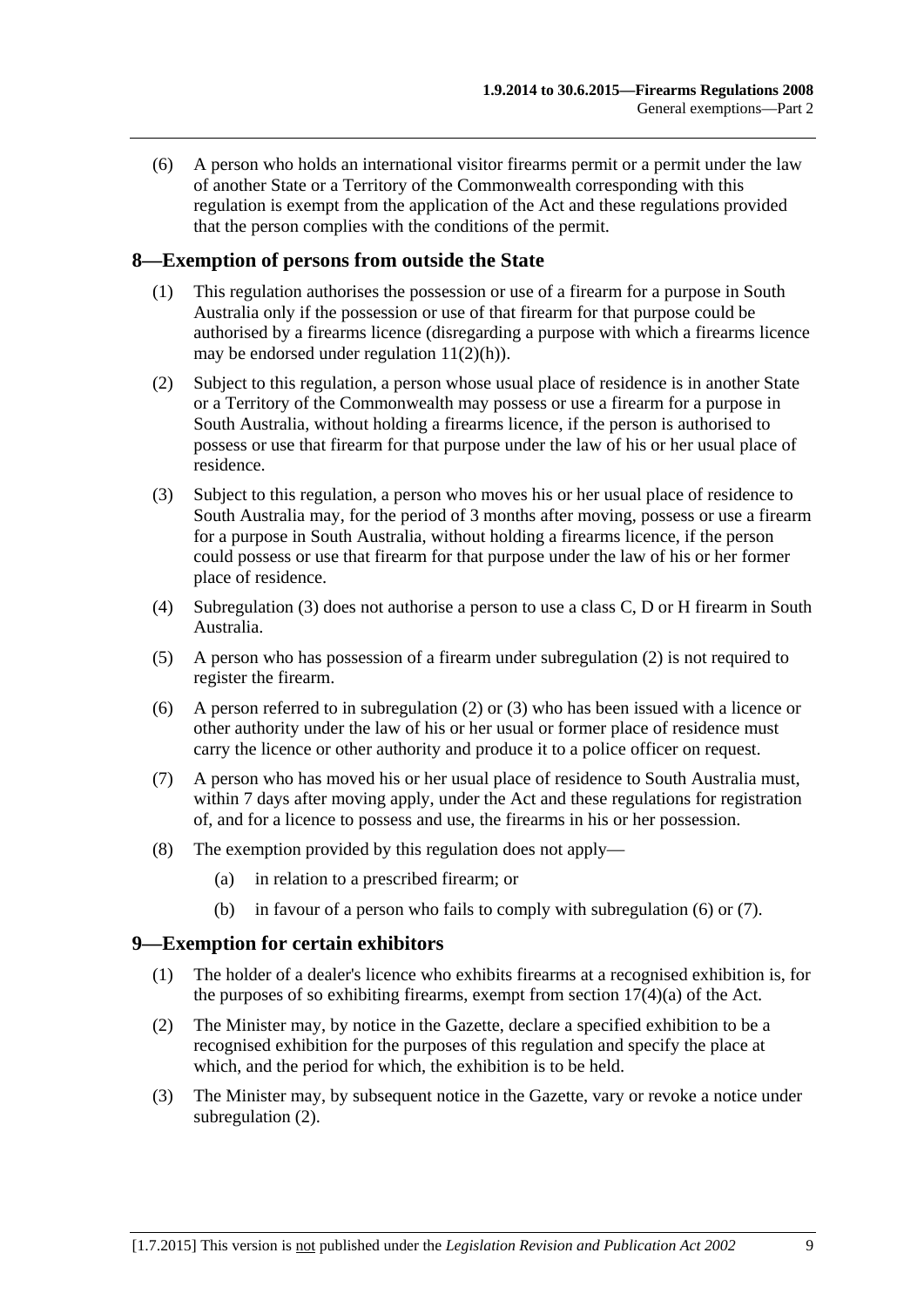(4) For the purposes of this regulation, firearms will only be taken to be exhibited at a recognised exhibition if they are exhibited at the place and during the period specified in the notice.

#### <span id="page-9-5"></span><span id="page-9-0"></span>**9A—Exemption for certain persons transferring or borrowing firearms**

- (1) If the owner of a class A, B or H firearm transfers possession of the firearm by way of loan pursuant to a written agreement between the owner and borrower that the borrower will only use the firearm for a purpose or purposes specified in the agreement and will return the firearm to the owner within 28 days, the owner will be taken not to have contravened or failed to comply with section 15B(1) of the Act in so transferring the firearm, provided that the transfer would not, if it were a transfer under section  $15B(1)(b)$  of the Act, be in contravention of section  $15B(5a)$  or (6) of the Act.
- (2) A person who borrows a firearm pursuant to an agreement under [subregulation](#page-9-5) (1)
	- will be taken not to have contravened or failed to comply with section  $15B(8)$ of the Act if he or she returns the firearm to the owner within 28 days; and
	- (b) will be taken not to have contravened or failed to comply with section 15B(11) of the Act in accepting possession of the firearm pursuant to an agreement that does not require return of the firearm to the owner within 10 days,

provided that the person otherwise complies with the requirements of section 15B of the Act insofar as those requirements would apply if the transfer were a transfer under section 15B(1)(b) of the Act.

## <span id="page-9-2"></span><span id="page-9-1"></span>**Part 3—Licences**

#### **Division 1—Firearms licences**

#### <span id="page-9-3"></span>**10—Form of application**

An application for a firearms licence, or the renewal of a firearms licence, must be in a form approved by the Registrar.

#### <span id="page-9-4"></span>**11—Purposes for which firearms may be used**

- (1) A firearms licence must be endorsed by the Registrar with the purpose or purposes for which the firearm or firearms of the class or classes authorised by the licence may be used by the holder of the licence.
- <span id="page-9-7"></span><span id="page-9-6"></span>(2) Subject to this regulation, 1 or more of the following purposes may be endorsed on a firearms licence:
	- (a) use as a member of a shooting club—1;
	- (b) target shooting—2;
	- (c) hunting—3;
	- (d) paint-ball shooting—4;
	- (e) use in relation to carrying on the business of primary production or in the course of employment by a person who carries on such a business—5;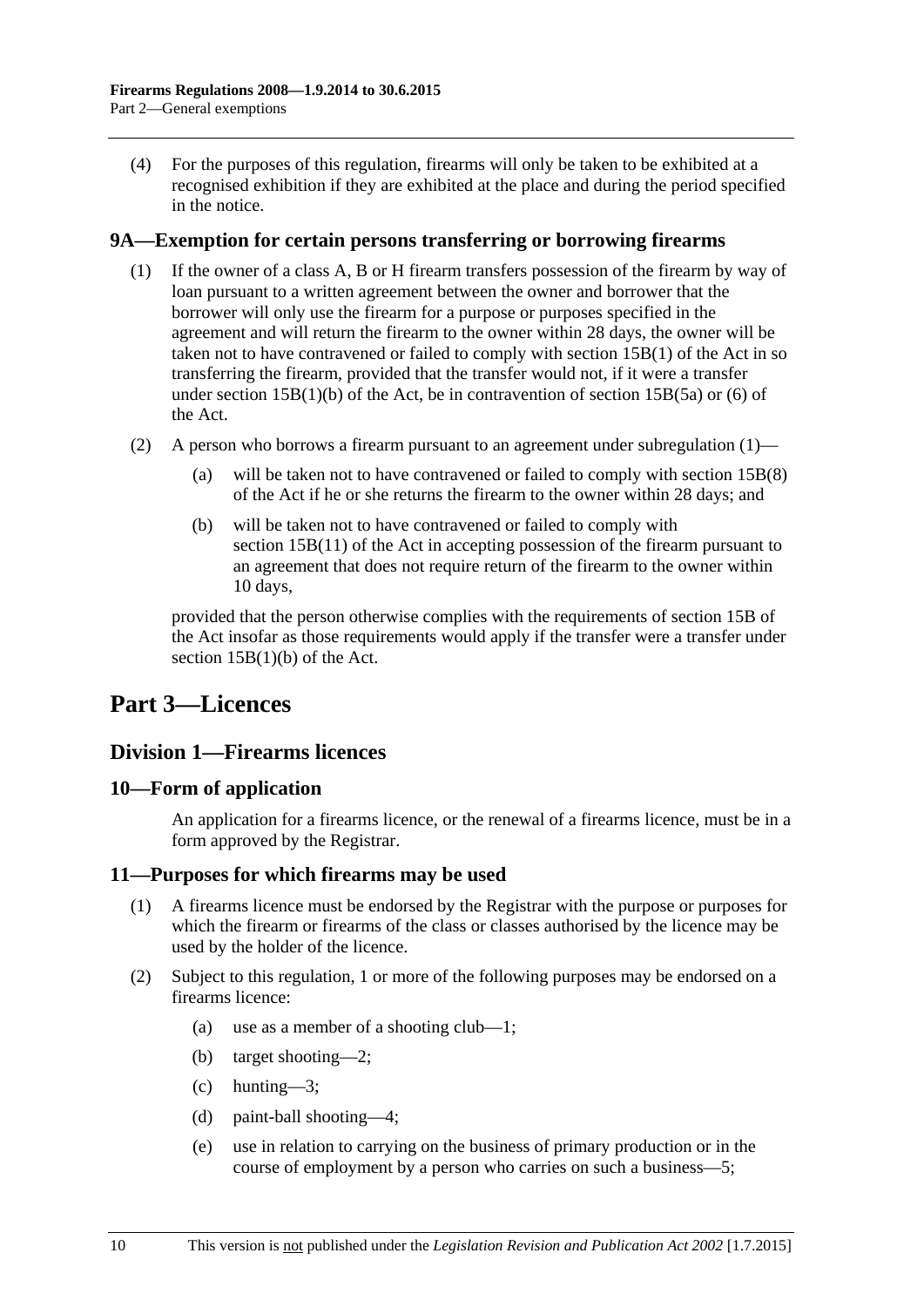- <span id="page-10-6"></span>(f) use in the course of carrying on the business of guarding property or use in guarding property in the course of employment by a person who carries on that business—6;
- (g) collecting and displaying firearms;
- (h) such other purpose as is approved by the Registrar—7.
- <span id="page-10-5"></span>(3) If the purpose of collecting and displaying firearms is endorsed on a licence, no other purpose may be endorsed on the licence.
- (4) A licence endorsed with the purpose of collecting and displaying firearms cannot authorise the possession of a prescribed firearm or a class D firearm.

**Note—**

If a prescribed firearm or a class D firearm is rendered unusable in a manner stipulated by the Registrar it ceases to be a firearm (see definition of firearm in section 5(1) of the Act) and is therefore no longer subject to regulation.

- (4a) A licence endorsed with a purpose listed in paragraphs [\(a\)](#page-9-6) to [\(f\)](#page-10-6) of [subregulation](#page-9-7) (2) cannot authorise the possession of a regulated imitation firearm.
- (5) The endorsement referred to in [subregulation](#page-10-6) (2)(f) operates only so long as the holder of the licence holds an appropriate licence under the *[Security and Investigation Agents](http://www.legislation.sa.gov.au/index.aspx?action=legref&type=act&legtitle=Security%20and%20Investigation%20Agents%20Act%201995)  Act [1995](http://www.legislation.sa.gov.au/index.aspx?action=legref&type=act&legtitle=Security%20and%20Investigation%20Agents%20Act%201995)*.
- (6) The holder of a firearms licence who is a member of a recognised firearms club is not entitled to use a firearm for hunting in the course of club activities unless the licence, by separate endorsement, authorises the use of that class of firearm for hunting.
- (7) The purposes listed in [paragraphs](#page-9-6) (a) to [\(h\)](#page-10-5) of [subregulation](#page-9-7) (2) will be sufficiently endorsed on a licence by endorsing on the licence the number appearing at the end of the relevant paragraph.

#### <span id="page-10-0"></span>**12—Authorised purpose for which prescribed firearms may be used**

For the purposes of section 12(7) of the Act, a person may possess and use a prescribed firearm pursuant to a firearms licence for the purpose of theatrical or cinematic productions or for such other purpose or purposes as are approved by the Registrar.

#### <span id="page-10-1"></span>**13—Checks to be made by Registrar**

Before granting an application for a firearms licence or to renew or vary a firearms licence, the Registrar must check the application against the checklist adopted for that purpose by the Ministerial Council for Police and Emergency Management – Police.

### <span id="page-10-2"></span>**Division 2—Dealer's licences**

#### <span id="page-10-3"></span>**14—Form of application**

An application for a dealer's licence, or the renewal of a dealer's licence, must be in a form approved by the Registrar.

#### <span id="page-10-4"></span>**15—Records of firearms purchased and sold**

(1) A dealer must compile records in duplicate of firearms purchased and sold in a form approved by the Registrar for that purpose.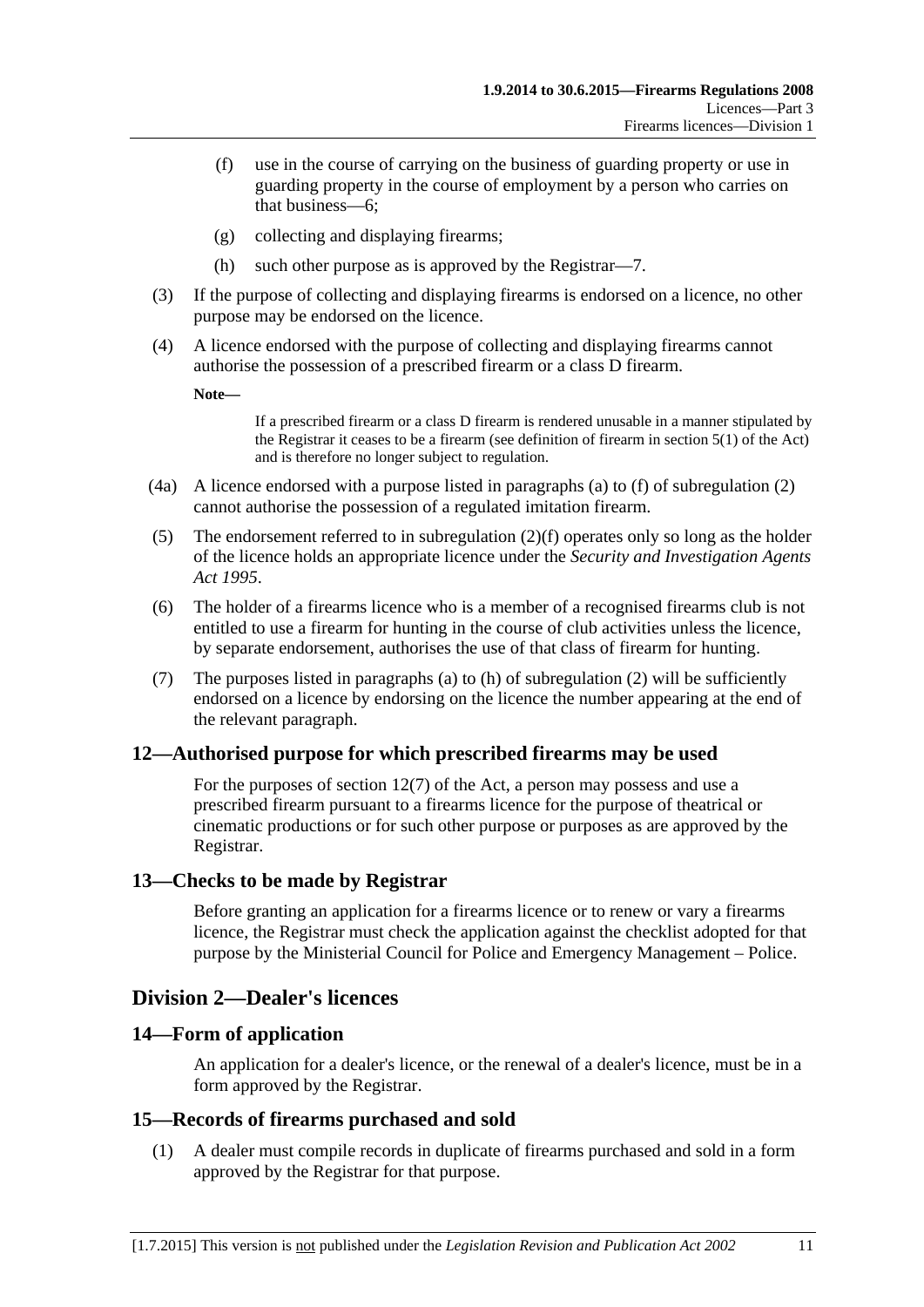- (2) Within 7 days after the end of each month, the dealer must deliver the original records in respect of that month to the Registrar.
- (3) The duplicate copy of the records must be kept for at least 3 years at the dealer's premises.
- (4) If no firearms have been purchased or sold by a dealer during a month, the dealer must deliver a copy of the appropriate form to the Registrar with "Nil Return" written across it.

#### <span id="page-11-0"></span>**16—Transfers of firearms through agency of dealer**

- <span id="page-11-3"></span><span id="page-11-2"></span>(1) If possession of a firearm is transferred through the agency of a licensed dealer under section 15B(9)(b) of the Act, the dealer must—
	- (a) satisfy himself or herself by inspecting the relevant permit and licence that the person acquiring the firearm is entitled to acquire and possess it; and
	- (b) record—
		- (i) the name and address of the person transferring and the person acquiring the firearm and the number of each of their firearms licences: and
		- (ii) the class, make, calibre and serial number or other identification of the firearm; and
		- (iii) if the firearm is lent or hired—the duration and the terms of the loan or hire; and
	- (c) provide the Registrar with the information recorded under [paragraph](#page-11-2) (b) within 1 month after possession of the firearm is transferred.
- (2) The dealer must not transfer the firearm unless he or she has complied with [subregulation](#page-11-3)  $(1)(a)$  and  $(b)$ .

#### <span id="page-11-4"></span><span id="page-11-1"></span>**17—Records of transfers of firearms**

- (1) A dealer must compile the records referred to in [regulation](#page-11-0) 16 and a dealer or an authorised officer (as the case requires) must compile the records referred to in section 15C of the Act in duplicate in a form approved by the Registrar.
- (2) Within 7 days after the end of each month the dealer or authorised officer must deliver the original records referred to in [subregulation](#page-11-4) (1) in respect of that month to the Registrar.
- (3) The duplicate copy of the records must be kept for at least 3 years at the dealer's or club's premises.
- (4) If the dealer has not witnessed the transfer of possession of any firearms and has not acted as agent in the transfer of possession of any firearms during a month, the dealer must deliver a copy of the appropriate form to the Registrar with "Nil Return" written across it.
- (5) In this regulation—

*authorised officer* has the same meaning assigned by section 15B of the Act.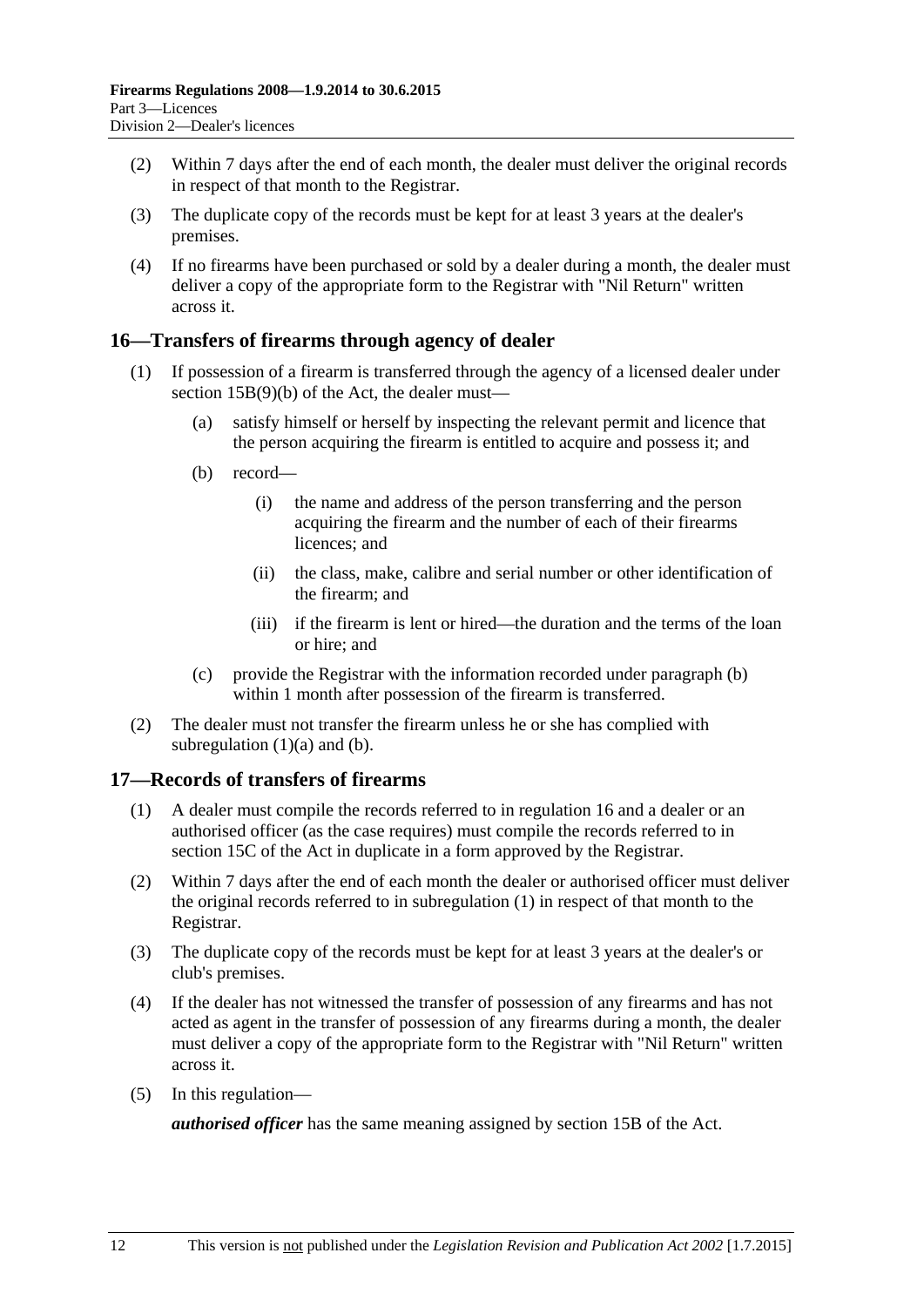#### <span id="page-12-0"></span>**18—Other records**

- (1) A dealer must compile records of firearms received by the dealer for repair, consignment or safe keeping in a form approved by the Registrar for that purpose.
- (2) A dealer must, if required to do so by the Registrar, compile records of ammunition purchased by the dealer and ammunition sold by the dealer in a form approved by the Registrar for that purpose.
- (3) The records must be kept for at least 3 years at the dealer's premises.

## <span id="page-12-1"></span>**Division 3—Qualifications to hold licence**

#### <span id="page-12-4"></span><span id="page-12-2"></span>**19—Training and examinations**

- (1) The Registrar may, by notice in writing, require an applicant for a firearms licence or a dealer's licence or for the addition of classes of firearms to which a licence relates or for the endorsement of a further purpose or purposes on a licence to complete to the satisfaction of the Registrar 1 or more of the following:
	- (a) a course in the safe handling, carriage and use of firearms nominated by the Registrar;
	- (b) a written examination in the safe handling, carriage and use of firearms nominated by the Registrar;
	- (c) a practical examination in the safe handling, carriage and use of firearms nominated by the Registrar.
- (2) [Subregulation](#page-12-4) (1) does not apply to an application for the renewal of a licence unless—
	- (a) a period of 1 year or more has elapsed since the licence expired; or
	- (b) the licence will authorise the possession and use of additional classes of firearm or will authorise the possession and use of firearms for additional purposes; or
	- (c) the licence is endorsed for use in the course of carrying on the business of guarding property or use in guarding property in the course of employment by a person who carries on that business.

#### <span id="page-12-5"></span><span id="page-12-3"></span>**20—Instructors and examiners**

- (1) The Registrar may authorise any suitable person to conduct a course or examination for the purposes of this Division.
- (2) A person who conducts a course or examination under this Division—
	- (a) must not allow a person to attend the course or sit for the examination unless the person produces, for his or her inspection, a notice issued by the Registrar under [regulation](#page-12-2) 19; and
	- (b) must compile, in a form approved by the Registrar, and keep for at least 3 years, a record of the names and addresses of all persons who attend the course or sit for the examination.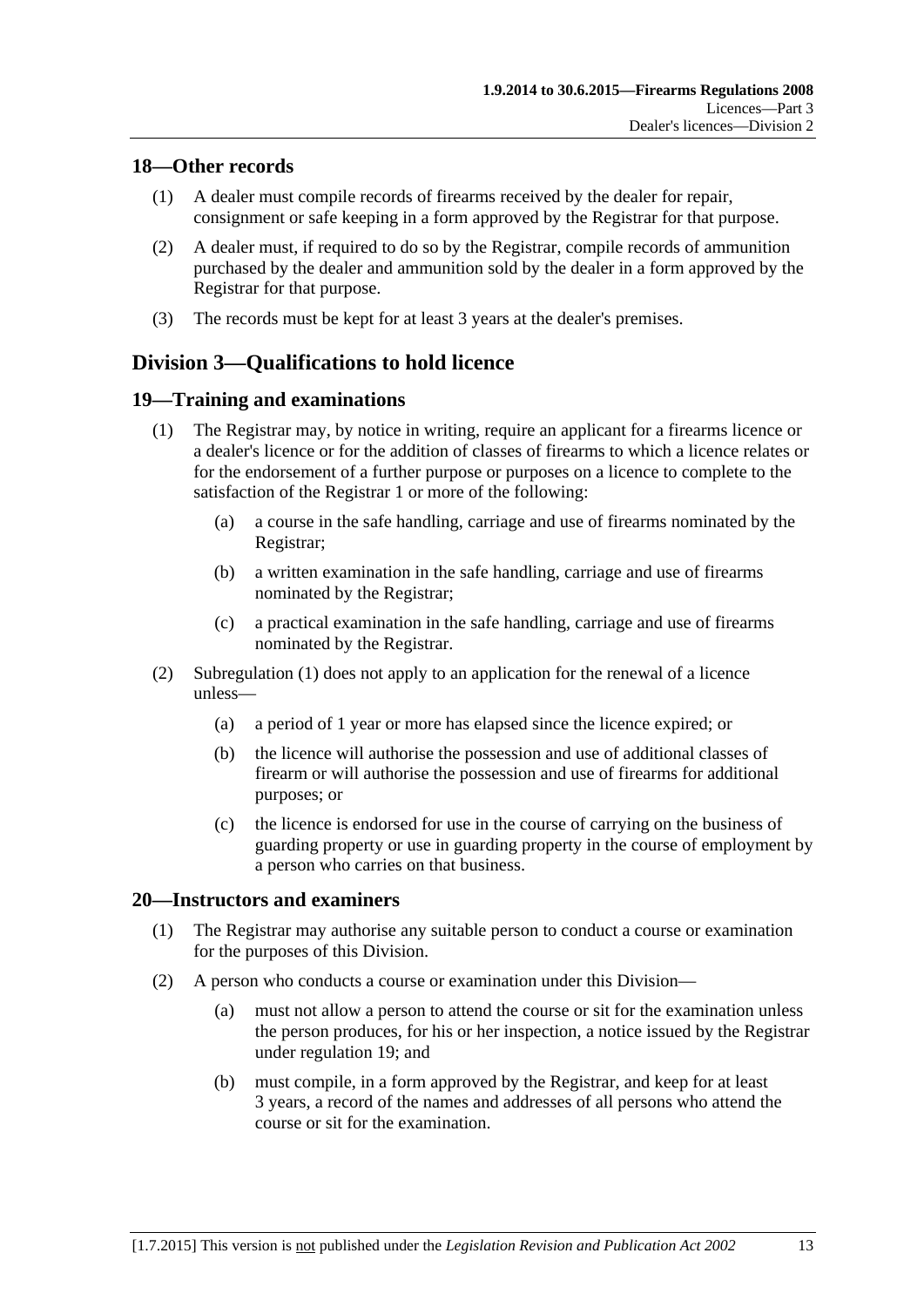(3) A person referred to in [subregulation](#page-12-5) (1) must provide the Registrar with such information as he or she requests relating to courses or examinations conducted by the person.

### <span id="page-13-0"></span>**Division 4—Conditions of licences**

#### <span id="page-13-2"></span><span id="page-13-1"></span>**21—Conditions of firearms licences**

- (1) It is a condition of a firearms licence that—
	- (a) the holder of the licence must give the Registrar written notice in a form approved by the Registrar of all changes to his or her name or address within 14 days after the change occurs; and
	- (b) every firearm that the holder of the licence has possession of pursuant to the licence must comply with section 24A of the Act; and
	- (c) the holder of the licence must comply with the provisions of [Part 6](#page-22-4) that apply to, or in relation to, firearms held pursuant to the licence; and
	- (d) when a firearm or ammunition is not secured as required by [Part 6](#page-22-4) the holder of the licence must take all reasonable precautions to ensure that the firearm or ammunition is not lost or stolen or does not come into the possession of an unauthorised person; and
	- (e) the holder of the licence must report the theft, loss or destruction of a firearm to which the licence relates to a police officer within 14 days after the theft, loss or destruction occurs; and
	- (f) if the holder of the licence informed the Registrar, when applying for the licence, of the place at which he or she intended to keep firearms pursuant to the licence when not in use and the manner in which he or she intended securing those firearms, the holder of the licence—
		- (i) must allow, at any reasonable time, a police officer to enter and inspect the place at which the firearms are kept to ensure the firearms are so secured; and
		- (ii) must give the Registrar prior written notice of any change in the place at which the firearms are kept; and
		- (iii) must not, without the approval of the Registrar, change the manner in which the firearms are secured; and
	- (g) the holder of the licence must, whenever required to do so by the Registrar, provide the Registrar with information relating to a firearm registered in his or her name or in his or her possession; and
	- (h) the holder of the licence must whenever required to do so by the Registrar provide the Registrar with information that the Registrar requires to determine whether he or she should take action under section 20(1a) of the Act.
- (1a) It is a condition of a firearms licence that it does not authorise possession of a regulated imitation firearm unless it is specifically endorsed by the Registrar to that effect.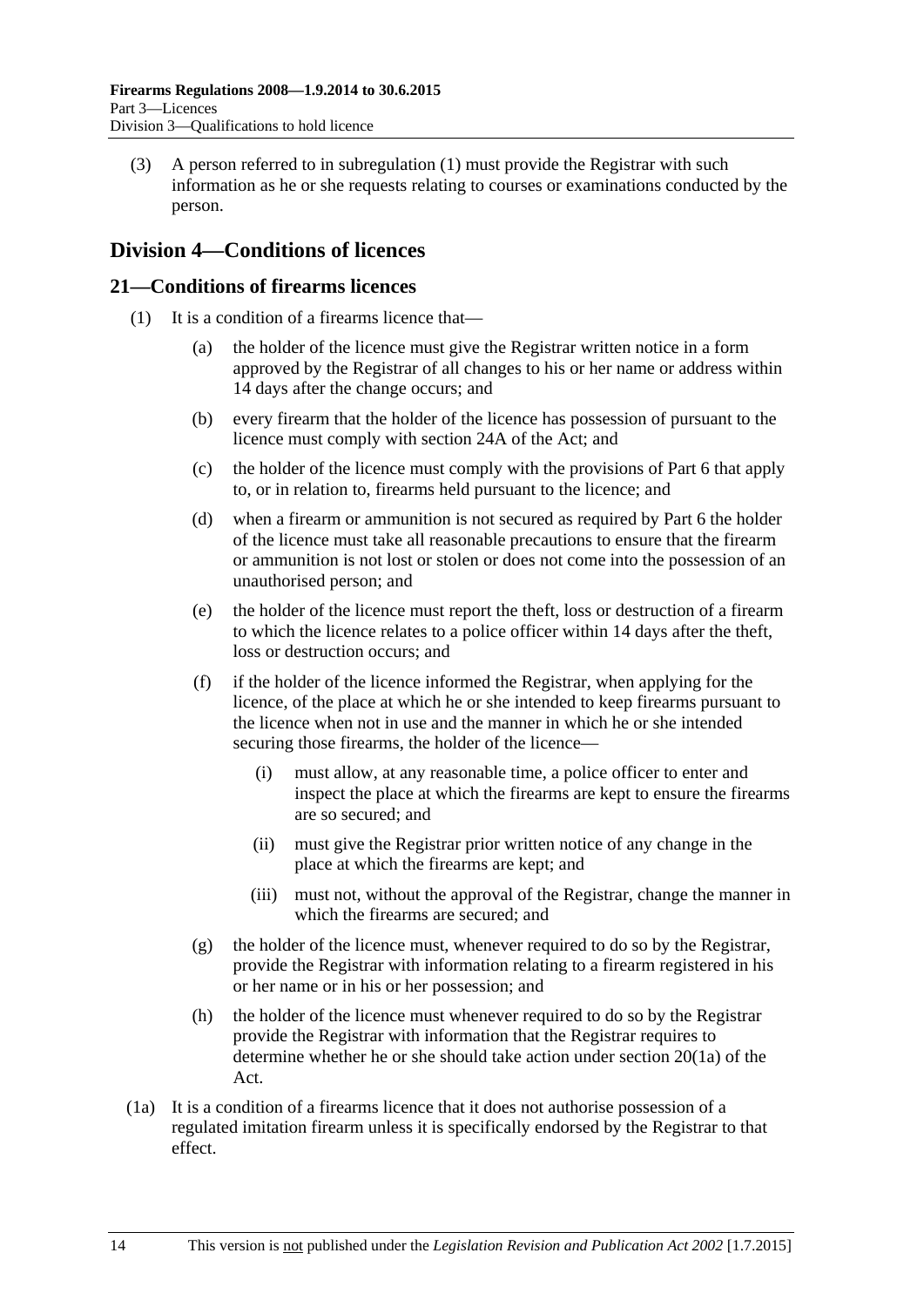- (1b) It is a condition of a firearms licence that authorises possession of a regulated imitation firearm that the regulated imitation firearm must not, without the approval of the Registrar, be altered in a manner that would enable it to function as a firearm.
- (2) It is a condition of a firearms licence that authorises the use and possession of a class C firearm that the holder of the licence must, within 14 days before each anniversary of the granting or renewal of the licence, provide the Registrar with information that the Registrar requires to determine whether he or she should take action under section 20(1a) of the Act.
- <span id="page-14-0"></span>(3) It is a condition of a firearms licence that authorises the possession and use of a class C firearm that the holder of the licence may only use a firearm of that class if the requirements set out in 1 or more of the paragraphs of section 15A(3) of the Act or in regulations under section  $15A(3)(a)$  are satisfied and then only if his or her use of the firearm is consistent with the relevant paragraph or regulation.
- (4) If the only paragraph of section 15A(3) of the Act satisfied by the holder of a firearms licence authorising the possession and use of a class C firearm is paragraph (b) (membership of The South Australian Clay Target Association Incorporated or the Australian Clay Target Association Incorporated and membership of a recognised firearms club affiliated with either of those associations), it is a further condition of the licence that the holder must be an active member of the club.
- (5) For the purposes of [subregulation](#page-14-0) (3), the requirements of paragraph (a) of section 15A(3) of the Act will not be taken not to be satisfied on the ground that the holder of the licence has possession of 2 or more class C firearms if his or her possession of those firearms is consistent with another paragraph of section 15A(3) or with a regulation under section 15A(3)(d).
- <span id="page-14-3"></span>(6) It is a condition of a firearms licence that authorises the possession and use of a class D firearm that the holder of the licence may only use a firearm of that class for the purpose of destroying animals and then only if his or her livelihood is gained partly or wholly from professional shooting.
- <span id="page-14-2"></span>(7) It is a condition of a firearms licence that authorises the possession and use of a class H firearm that the holder of the licence may only use a firearm of that class—
	- (a) if the holder is an active member of a shooting club; or
	- (b) in relation to carrying on the business of primary production or in the course of employment by a person who carries on such a business if, in either case, the property on which the primary production business is carried on is at least 15 000 hectares in area or is a property to which [subregulation](#page-14-1) (8) applies; or
	- (c) in the course of carrying on the business of guarding property or in guarding property in the course of employment by a person who carries on that business; or
	- (d) for the purpose of collecting and displaying firearms; or
	- (e) for such other purpose as is approved by the Registrar.
- <span id="page-14-1"></span>(8) This [subregulation](#page-14-2) applies to a property for the purposes of subregulation  $(7)(b)$  if the property was specified in a firearms licence that—
	- (a) was purportedly granted to a person for a term expiring on or after 27 September 2002; and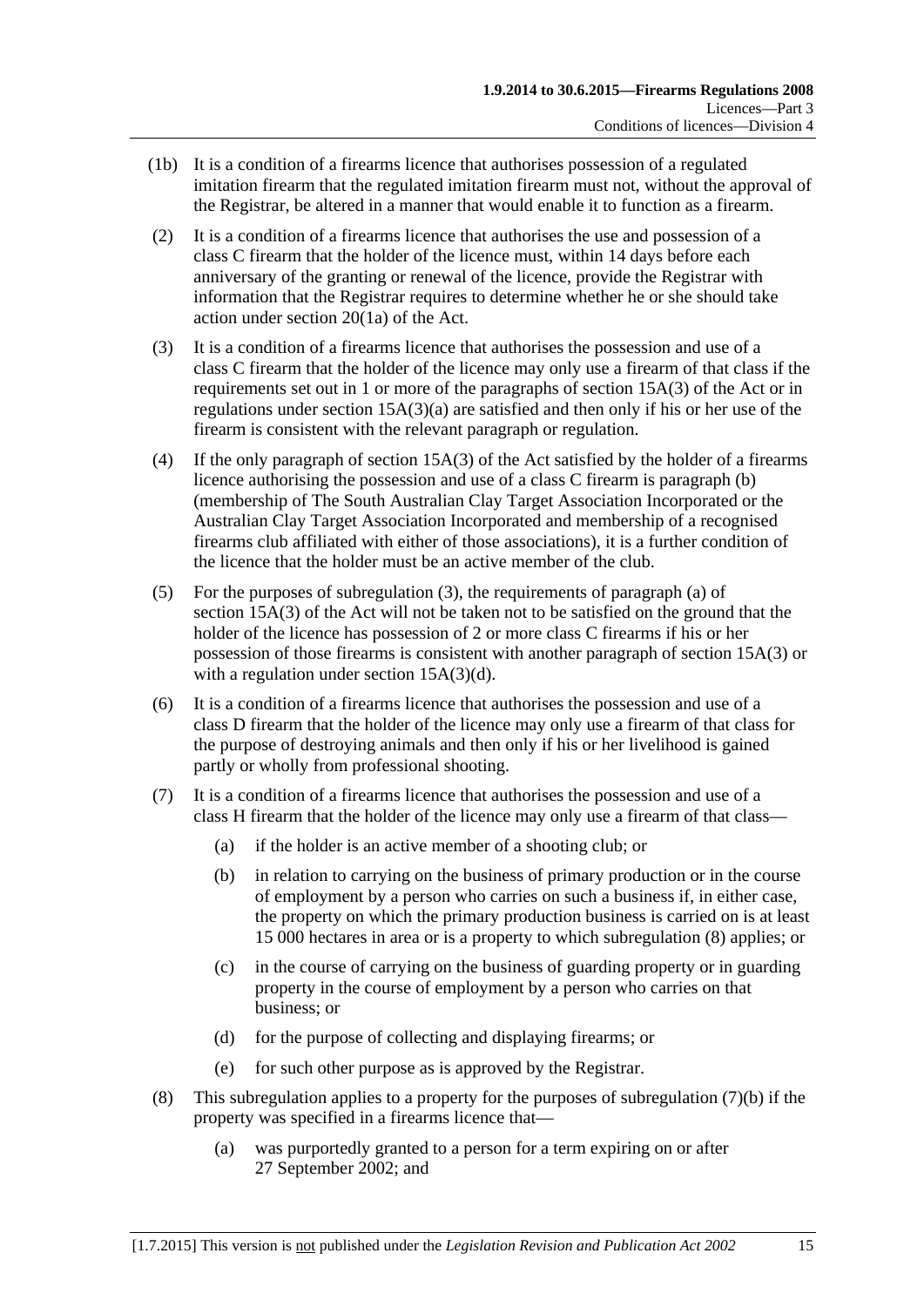- (b) authorised the person to use a class H firearm on the property in relation to carrying on the business of primary production or in the course of employment by a person who carries on such a business.
- (9) It is an additional condition of a shooting club member's licence that the holder of the licence must be an active member of a shooting club for each licence year of the licence.
- (10) It is an additional condition of a shooting club member's licence that authorises the possession and use of class H firearms that the class H firearms of each of the following categories of which the holder of the licence has possession must be used by the holder in shooting club organised shoots for that category of class H firearms on at least 4 occasions during each licence year of the licence:
	- (a) air or gas operated handguns;
	- (b) .22 calibre rim fire handguns (long rifle or short);
	- (c) centre fire handguns of not more than .38 calibre;
	- (d) handguns of more than .38 calibre.
- (11) It is an additional condition of a collector's licence—
	- (a) that in the case of all firearms in the collection manufactured after 1900—
		- (i) the bolt, breech block or firing pin of the firearm must be locked in a container kept separately from the firearm; or
		- (ii) the trigger of the firearm must be immobilised by means of a trigger lock; or
		- (iii) the firearm is secured by such other method as is approved by the Registrar; and
	- (b) that the holder of the licence must be an active member of a collectors' club for each licence year of the licence; and
	- (c) that the holder of the licence does not have possession of any ammunition that can be used in a firearm owned by the collector for the purpose of collecting and displaying firearms (excluding ammunition for use in a firearm that the collector is authorised to have possession of and use for some other purpose endorsed on a separate firearms licence); and
	- (d) that none of the firearms included in the collection is a prescribed firearm; and
	- (e) that the firearms included in the collection must not be fired without the written approval of the Registrar.
- (12) If the purpose, or 1 of the purposes, endorsed on a firearms licence is paint-ball shooting, it is a condition of the licence that only a paint-ball firearm will be used for the purposes of paint-ball shooting.
- (13) A licence to possess a prescribed firearm is subject to the following conditions in addition to the conditions prescribed by [subregulation](#page-13-2) (1):
	- (a) the firearm to which the licence relates must not be used to fire a projectile;
	- (b) the firearm must be kept at the premises and in the manner specified in the licence unless approval to the contrary is granted by the Registrar;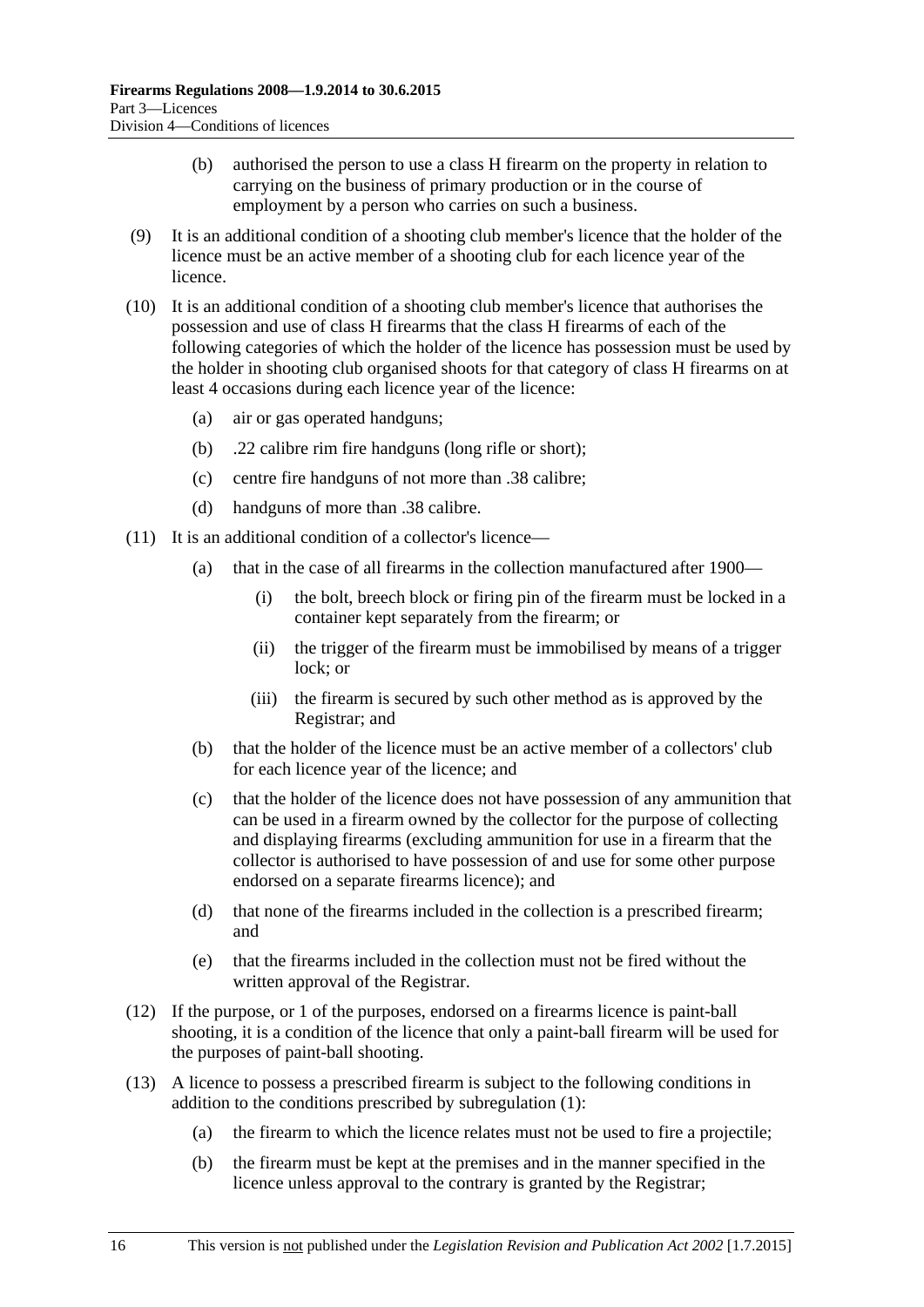- (c) the holder of the licence must not surrender control of the firearm except when disposing of the firearm.
- (14) The conditions imposed by [subregulations](#page-14-0) (3) and [\(6\)](#page-14-3) do not apply to a licence held solely to enable the holder of the licence to possess and use firearms for the purposes of a contract with the Crown in right of this State or in any of the Crown's other capacities or for the purpose of tendering for such a contract.

#### <span id="page-16-0"></span>**22—Conditions of dealers' licences**

- <span id="page-16-1"></span>(1) It is a condition of a dealer's licence that—
	- (a) the dealer must give the Registrar written notice in a form approved by the Registrar of all changes to his or her name or address within 14 days after the change occurs; and
	- (b) the dealer must comply with the provisions of [Part 6](#page-22-4) that apply to, or in relation to, firearms or ammunition held pursuant to the licence; and
	- (c) when a firearm or ammunition is not secured as required by [Part 6,](#page-22-4) the dealer must take all reasonable precautions to ensure that the firearm or ammunition is not lost or stolen or does not come into the possession of an unauthorised person; and
	- (d) the dealer must report the theft, loss or destruction of a firearm that is owned or held by the dealer in the course of carrying on business as a dealer in firearms to a police officer within 14 days after the theft, loss or destruction occurs; and
	- (e) subject to [subregulation](#page-17-2) (2), the dealer does not carry on business as a dealer in firearms or ammunition except at the premises authorised by the licence; and
	- (f) in the course of carrying on business as a dealer in firearms, the dealer does not keep firearms at any premises except those referred to in [paragraph](#page-16-1) (e) unless he or she does so for the purpose of testing or repairing those firearms; and
	- (g) the dealer must not deal in—
		- (i) mechanisms or other fittings that can be fitted to a firearm to convert it to an automatic firearm; or
		- (ii) mechanisms or other fittings that, when fitted to a suitable firearm, will enable the firearm to fire grenades or other explosive projectiles; and
	- (h) during the hours that members of the public have access to the premises referred to in [paragraph](#page-16-1) (e), the dealer displays the licence, or a copy of the licence (the copy does not need to include a photograph of the holder of the licence), in those premises in a position in which it is likely to be seen and read by members of the public; and
	- (i) the dealer identifies, in a manner approved by the Registrar, each firearm that he or she owns in the course of carrying on business as a dealer in firearms; and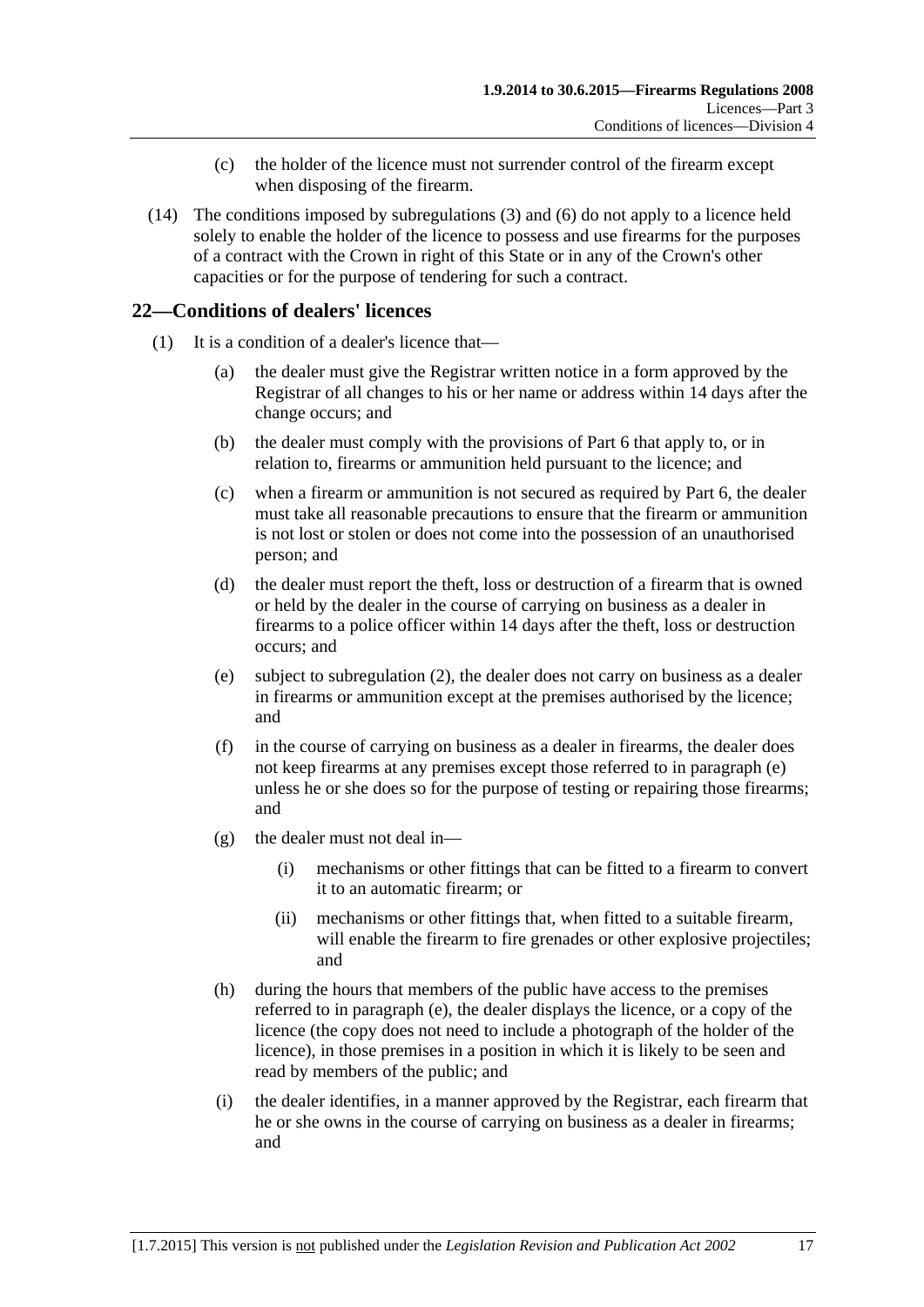- (j) the dealer must produce to a police officer on request the records kept by him or her pursuant to the Act and these regulations; and
- (k) the dealer must allow a police officer to enter and inspect any premises at which the dealer is authorised by the licence to carry on business for the purpose of enforcement of the Act and these regulations; and
- (l) the dealer must, whenever required to do so by the Registrar or a police officer, provide the Registrar or member with information relating to a firearm recorded to, or in the possession of, the dealer.
- <span id="page-17-2"></span>(2) A dealer may—
	- (a) exhibit firearms and ammunition for the purpose of sale by auction and may sell firearms or ammunition by auction at a place other than his or her premises; and
	- (b) exhibit firearms and ammunition for any other purpose at places other than his or her premises if he or she does not exhibit—
		- (i) 2 or more identical firearms; or
		- (ii) more than 50 rounds of identical ammunition.

### <span id="page-17-0"></span>**Division 5—Exemptions relating to licences**

#### <span id="page-17-1"></span>**23—Exemption from requirement to be licensed**

- <span id="page-17-5"></span><span id="page-17-4"></span><span id="page-17-3"></span>(1) An offence is not committed against section 11 of the Act in the following circumstances:
	- (a) by a person of or over the age of 14 years but under the age of 18 years who has possession of or uses a registered firearm if—
		- (i) he or she is with, and is under the continuous supervision of, his or her parent or guardian or some other person approved by his or her parent or guardian; and
		- (ii) the person providing the supervision holds a firearms licence authorising possession of the firearm for the purpose for which it is being used;
	- (b) by a person of or over the age of 14 years but under the age of 18 years who has possession of or uses a firearm if that person is (with the consent of his or her parent or guardian) with, and is under the continuous supervision of, a recognised coach who holds a firearms licence authorising possession of the firearm for the purpose for which it is being used;
	- (c) by a person who has possession of or uses a firearm for the purpose of a course or examination in the safe handling, carriage and use of firearms if that person is with, and is under the continuous supervision of, a person authorised by the Registrar to conduct the course or examination;
	- (d) by a person of or over the age of 18 years who has possession of or uses a firearm if that person is with, and is under the continuous supervision of, a person who is registered as the owner of the firearm and who holds a firearms licence authorising possession of the firearm for the purpose for which it is being used;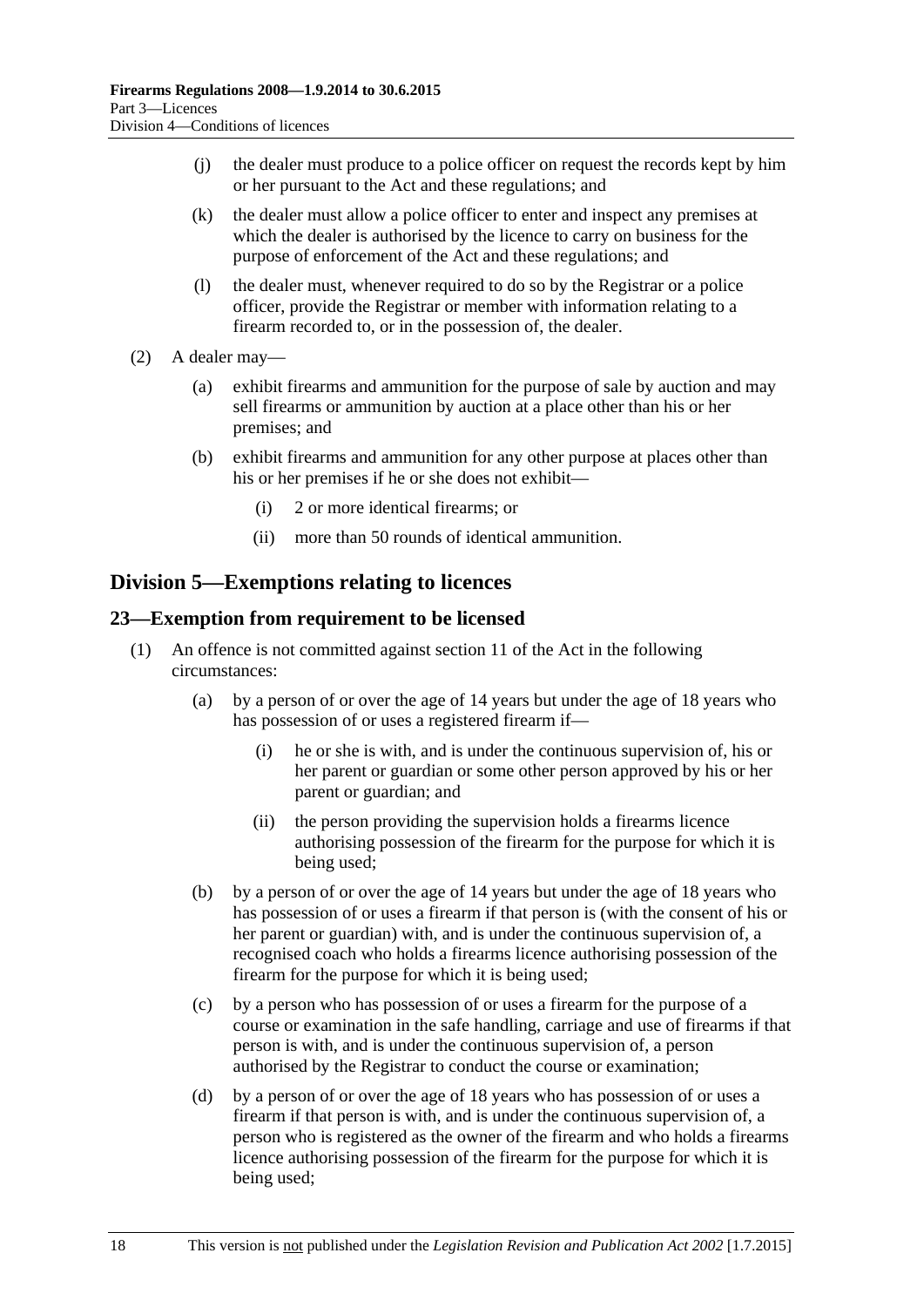- (e) by a person who has possession of or uses a class C firearm on the grounds of a recognised firearms club that is affiliated with The South Australian Clay Target Association Inc. or the Australian Clay Target Association Inc. for the purpose of shooting in an activity of the club conducted in accordance with the rules of the Australian Clay Target Association Inc. if that person is with, and is under the continuous supervision of, a person who holds a firearms licence authorising possession of the firearm for the purpose for which it is being used;
- (f) by a person of or over the age of 14 years but under the age of 18 years who has possession of or uses a firearm at facilities provided by the South Australian Sports Institute if that person is (with the consent of his or her parent or guardian) with, and under the continuous supervision of, a person who holds a firearms licence authorising possession of the firearm for the purpose for which it is being used;
- (g) by a person of any age who has possession of or uses a firearm (including a prescribed firearm)—
	- (i) in the course of rehearsal for, or the performance of, a theatrical production; or
	- (ii) in the course of rehearsal for, or the filming of, a scene in the production of a film,

if that person is under the continuous supervision of a person who holds a firearms licence authorising possession of the firearm for the purpose for which it is being used.

- (2) An offence is not committed against section 11 of the Act by a person who is of or over the age of 10 years but under the age of 14 years in the circumstances set out in [subregulation](#page-17-3) (1)(a) or [\(b\)](#page-17-4) if the firearm concerned is a class A firearm.
- (3) For the purposes of [subregulation](#page-17-5)  $(1)(d)$ , a person will be taken to be registered as the owner of a firearm if he or she is the nominee of a body, whether incorporate or unincorporate, that is registered as the owner of the firearm.
- (4) In this regulation—

*recognised coach* means a person who has been recognised by a recognised firearms club as being a fit and proper person to instruct others in the skills of using firearms.

### <span id="page-18-1"></span><span id="page-18-0"></span>**24—Exemption of juniors from certain provisions**

- (1) A person who—
	- (a) has reached the age of 12 years but has not reached the age of 18 years; and
	- (b) is a member of a recognised firearms club; and
	- (c) needs to hold a firearms licence in order to participate in a competition or competitions held in another State or a Territory of the Commonwealth or held in another country,

is, subject to the conditions set out in [subregulation](#page-19-4) (2), exempt from section 12(3) and (8) of the Act.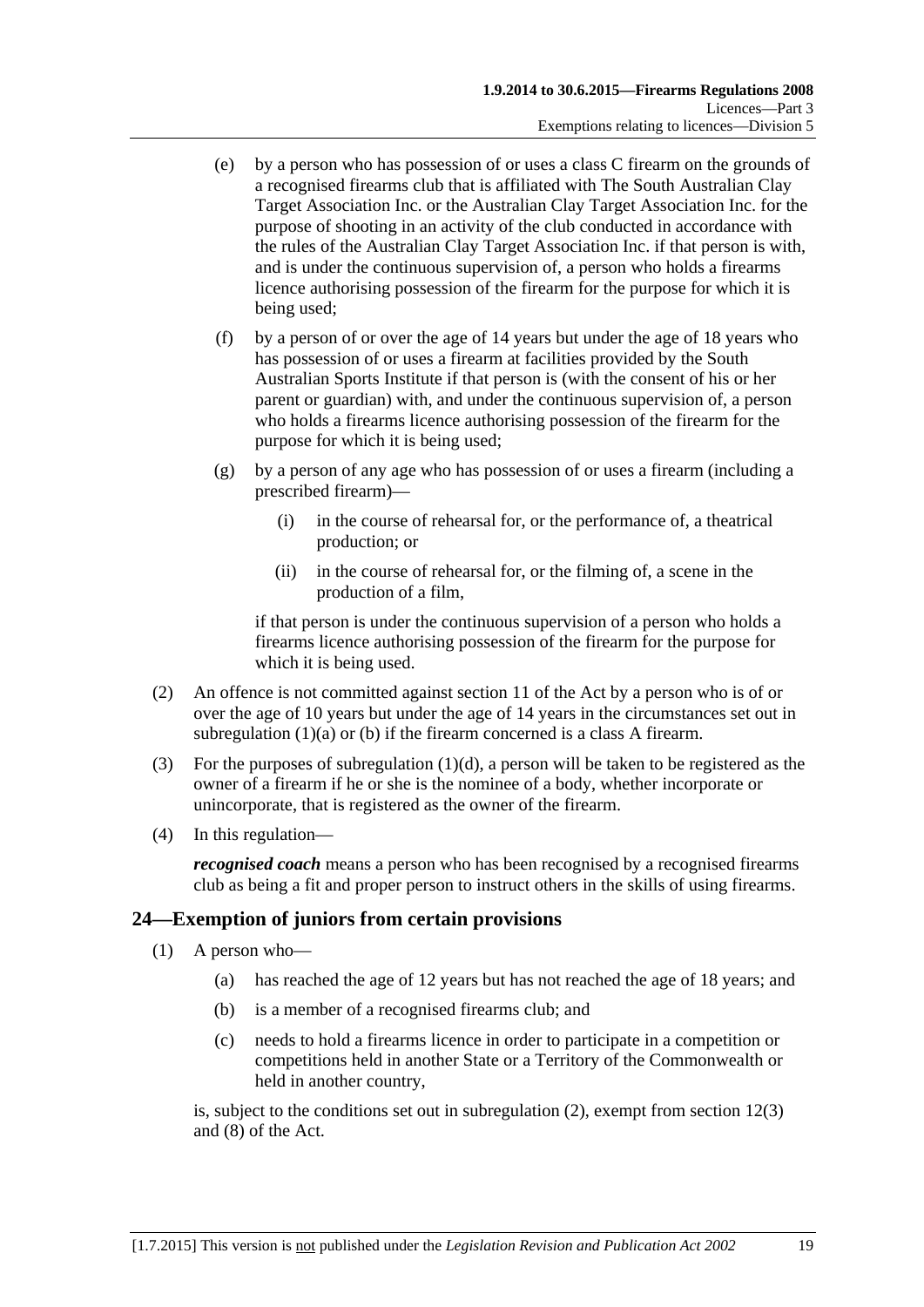- <span id="page-19-4"></span>(2) The conditions are as follows:
	- (a) the only purpose that may be endorsed on a licence granted to an exempt person referred to in [subregulation](#page-18-1) (1) is use of a firearm as a member of a recognised firearms club; and
	- (b) the term of a licence granted to an exempt person referred to in [subregulation](#page-18-1) (1) is 1 year; and
	- (c) a licence granted to an exempt person referred to in [subregulation](#page-18-1) (1) cannot be renewed; and
	- (d) an exempt person referred to in [subregulation](#page-18-1) (1) who is the holder of a licence must not apply for a permit authorising the acquisition of a firearm.

### <span id="page-19-0"></span>**Division 6—General**

#### <span id="page-19-6"></span><span id="page-19-1"></span>**25—Company nominee**

- <span id="page-19-5"></span>(1) A company that holds a licence must appoint a person—
	- (a) who is, in the opinion of the Registrar, a fit and proper person to have control of the company's firearms; and
	- (b) who is employed by the company and has his or her usual place of residence in the State,

to have control of the company's firearms at the place at which they are kept by the company.

- (2) Without limiting the meaning of fit and proper person in [subregulation](#page-19-5) (1)(a), a person will be taken not to be a fit and proper person for the purposes of that subregulation if the Registrar would refuse to grant a firearms licence to that person.
- (3) A person appointed under [subregulation](#page-19-6) (1) must keep a record of—
	- (a) the firearms under his or her control; and
	- (b) the names of the persons who have possession of those firearms and the periods during which they have possession of them.
- (4) A company must give the Registrar written notice in a form approved by the Registrar of the name and address of the person appointed by the company under [subregulation](#page-19-6) (1).

#### <span id="page-19-2"></span>**26—Replacement of licence**

If a person applies for replacement of a licence, and the Registrar is satisfied, on information provided by the applicant or on such other evidence as he or she requires, that the licence has been lost, stolen or destroyed, the Registrar may, on payment of the fee fixed by [Schedule](#page-29-5) 1, issue a replacement for the licence.

#### <span id="page-19-3"></span>**27—Reporting obligations of prescribed persons**

The following classes of persons are prescribed for the purposes of the definition of *prescribed person* in section 27A of the Act:

- (a) persons registered as nurses under the *[Nurses Act](http://www.legislation.sa.gov.au/index.aspx?action=legref&type=act&legtitle=Nurses%20Act%201999) 1999*;
- (b) registered psychologists under the *[Psychological Practices Act](http://www.legislation.sa.gov.au/index.aspx?action=legref&type=act&legtitle=Psychological%20Practices%20Act%201973) 1973*;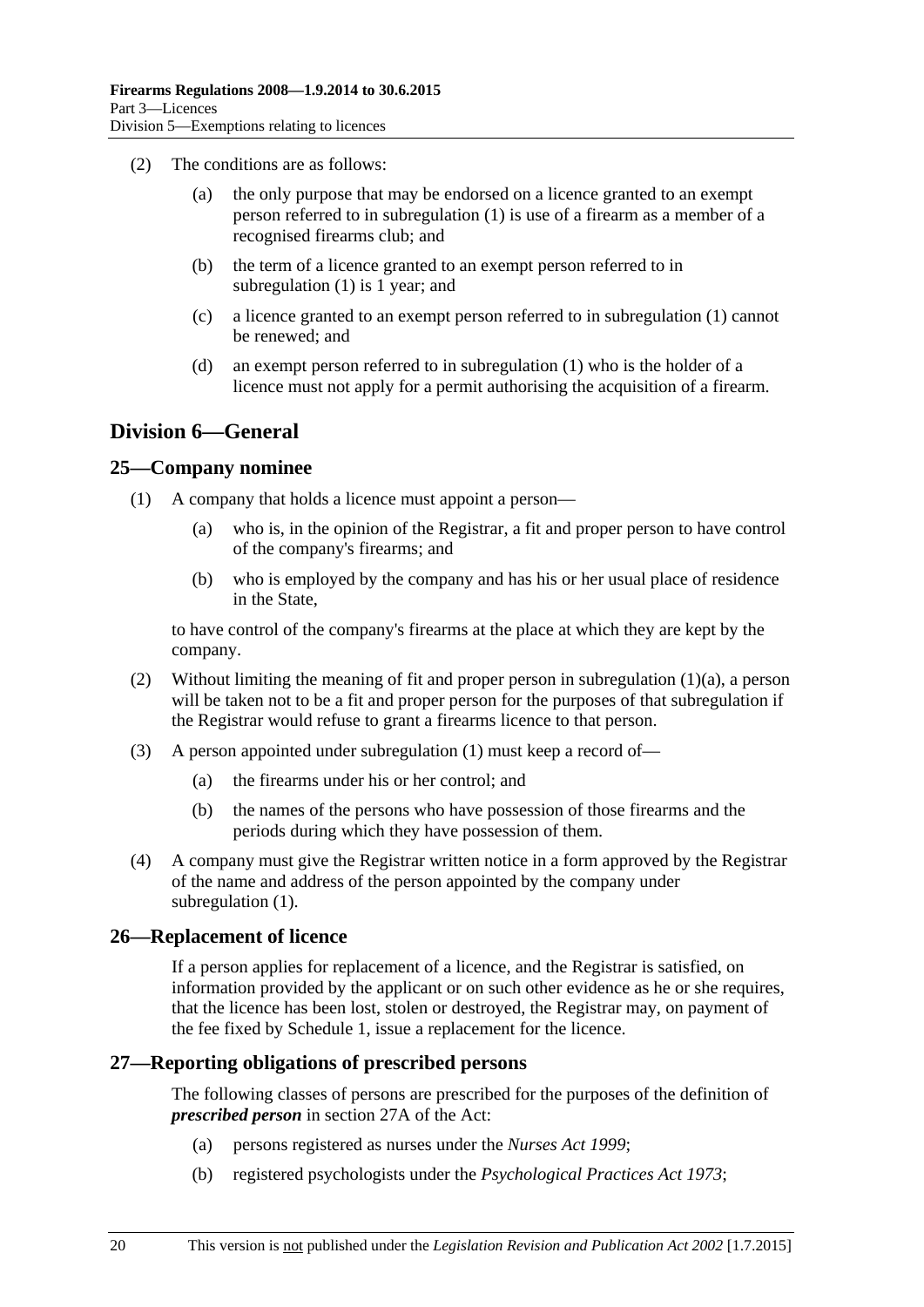- (c) professional counsellors;
- (d) social workers.

## <span id="page-20-0"></span>**Part 4—Acquisition and registration of firearms**

#### <span id="page-20-1"></span>**28—Application for permits**

An application for a permit to acquire a firearm must be in a form approved by the Registrar.

#### <span id="page-20-2"></span>**29—Checks to be made by Registrar**

Before granting an application for a permit to acquire a firearm, the Registrar must check the application against the checklist adopted for that purpose by the Ministerial Council for Police and Emergency Management – Police.

#### <span id="page-20-3"></span>**30—Application to register firearm**

- <span id="page-20-6"></span>(1) Subject to [subregulation](#page-20-5) (2), an application to register a firearm must be in a form approved by the Registrar and the applicant must produce the following to the police officer to whom the application is made:
	- (a) the permit authorising the acquisition of the firearm; and
	- (b) the firearm; and
	- (c) the licence authorising the person producing the firearm to have possession of it.
- <span id="page-20-7"></span><span id="page-20-5"></span>(2) A person who applies for registration of a firearm in circumstances referred to in [regulation](#page-8-5)  $8(7)$  is not bound to comply with [subregulation](#page-20-6)  $(1)(a)$  or  $(c)$ .

#### <span id="page-20-4"></span>**31—Acquisition of class C firearms**

The following requirements are prescribed for the purposes of section 15A(3)(d) of the Act:

- (a) in relation to the acquisition of class C firearms for the purpose of collection and display—
	- (i) the Registrar is satisfied that the applicant for the permit to acquire the class C firearm has, or genuinely intends to acquire, a collection of firearms that has, or will have, significant commemorative, historical, investment or other value; and
	- (ii) the firearm is to be acquired to form part of the collection;
- (b) in relation to the acquisition of class C firearms by the Royal Zoological Society of South Australia Incorporated—
	- (i) the applicant for the permit to acquire the class C firearm is the Royal Zoological Society of South Australia Incorporated; and
	- (ii) the Registrar is satisfied that the Society needs the firearm for the operation of its zoos.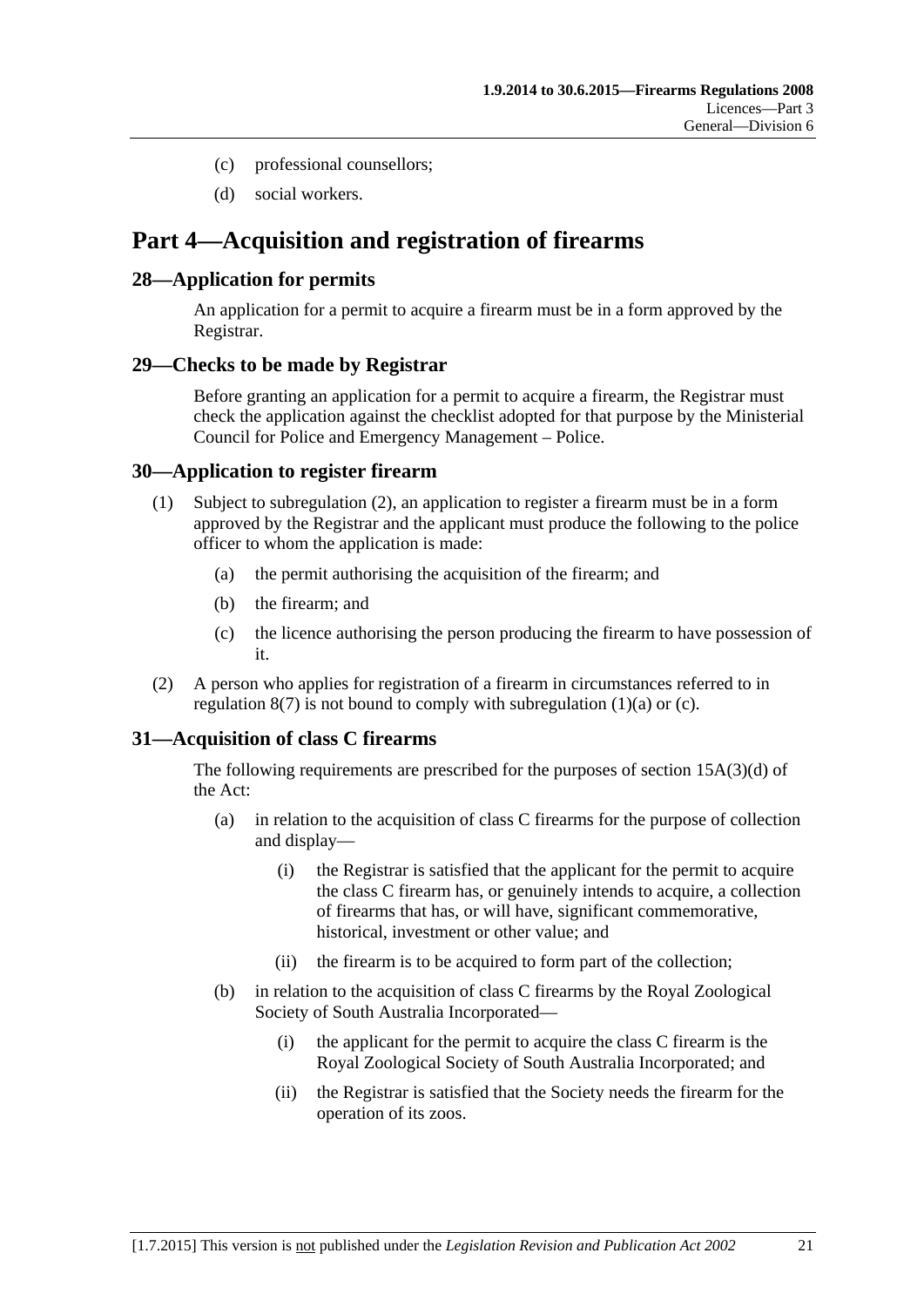#### <span id="page-21-0"></span>**32—Nature of alteration, loss, theft or destruction of firearm**

A notice to the Registrar under section 25 of the Act must be in a form approved by the Registrar.

#### <span id="page-21-1"></span>**33—Acquisition of class H firearms**

- (1) For the purposes of section 15A(4b) of the Act, the Registrar may grant to an applicant who is the holder of a shooting club member's licence a permit to acquire a class H firearm—
	- (a) despite a restriction on barrel length set out in section 15A(4b)(a) of the Act, if the Registrar is satisfied that the firearm is a visually distinctive and highly specialised target pistol; or
	- (b) despite the restriction to firearms of not more than .38 calibre, if the Registrar is satisfied that the firearm is of not more than .45 calibre and is required for shooting events of the kind known as metallic silhouette or single (western) action.
- (2) For the purposes of section 15A(4b) of the Act, the barrel length of a class H firearm is to be measured as follows:
	- (a) in the case of a revolver, the length is to be measured from the muzzle to the breech end immediately in front of the cylinder;
	- (b) in the case of any other class H firearm, the length is to be measured from the muzzle to the breech face (including where the chamber is incorporated in the barrel);
	- (c) if the firearm is self-loading, the measurement must be taken when the slide is forward and the breech face or bolt is in a closed position;
	- (d) any alteration to the barrel that is permanently attached is to be included in the portion measured.
- (3) For the purposes of section 15A(4c) of the Act, in order for a collector to be granted a permit to acquire class H firearms manufactured after 1946, the collector must be a genuine student of arms who—
	- (a) has been an active member of a collectors' club for at least the preceding 2 years; and
	- (b) has a significant collection of handguns with a proper thematic structure; and
	- (c) has provided displays or published articles to advance the body of knowledge of firearms history and development.

#### <span id="page-21-2"></span>**34—Certificate of registration**

- (1) The Registrar must issue a certificate of registration to the person in whose name the firearm is registered.
- (2) The Registrar may, on payment of the fee fixed by Schedule 1, issue a certificate to replace 1 that has been lost, stolen or destroyed.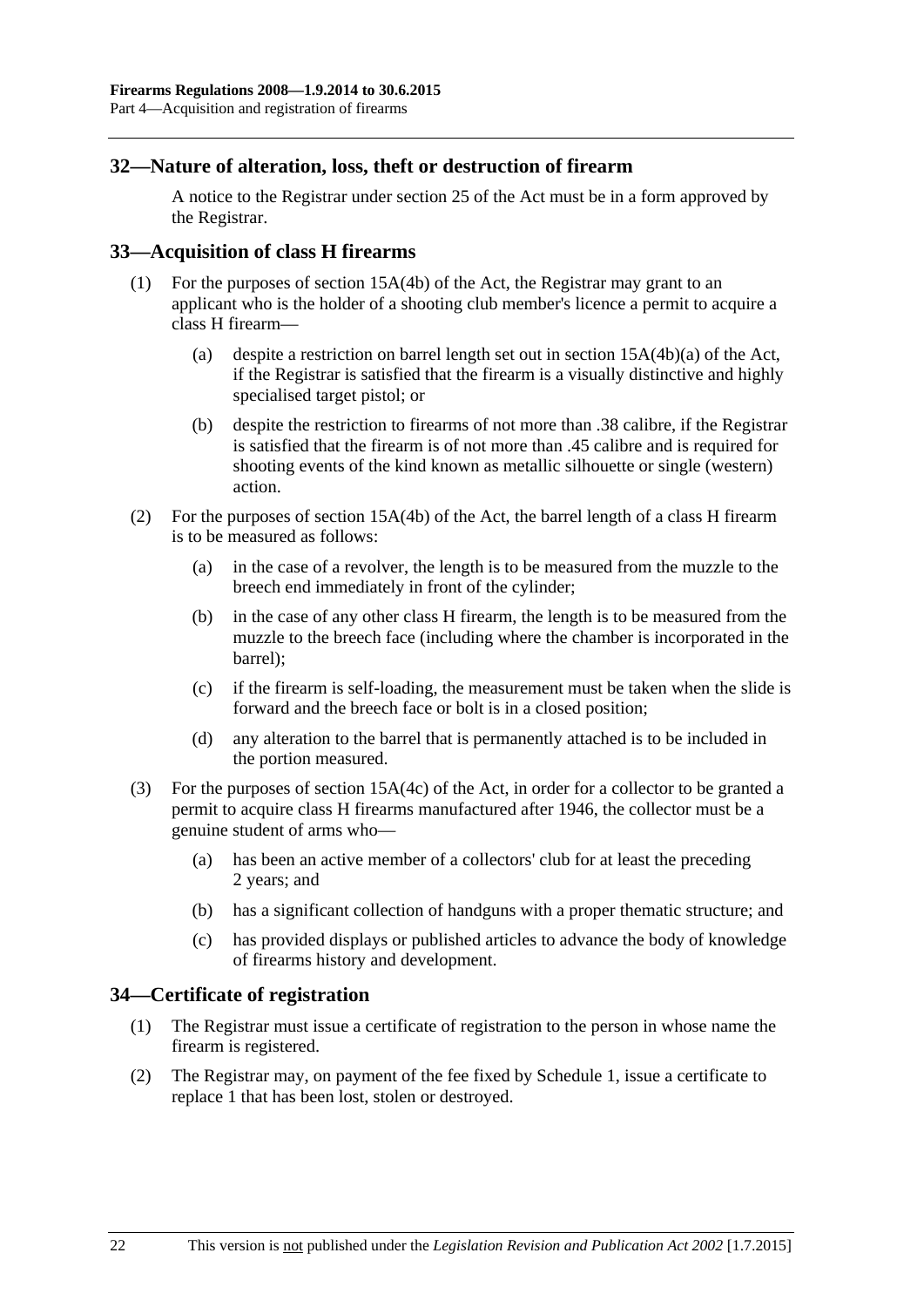## <span id="page-22-0"></span>**Part 5—Acquisition of ammunition**

#### <span id="page-22-1"></span>**35—Application for permit**

An application to the Registrar for a permit to acquire ammunition must—

- (a) be in a form approved by the Registrar; and
- (b) be accompanied by information required by the Registrar; and
- (c) be accompanied by the fee fixed by Schedule 1.

#### <span id="page-22-2"></span>**36—Limit on quantity of ammunition**

A person must not own or have in his or her possession ammunition that exceeds the reasonable needs of that person for the immediately following 12 months.

#### <span id="page-22-3"></span>**37—Exemption—acquisition and supply of gas cylinders**

A person who acquires or supplies a cylinder of compressed gas designed for use in a firearm is exempt from section 21B of the Act in relation to the acquisition or supply of the cylinder.

## <span id="page-22-4"></span>**Part 6—Security of firearms and ammunition**

#### <span id="page-22-6"></span><span id="page-22-5"></span>**38—Security of firearms**

- <span id="page-22-8"></span>(1) A person (not being a dealer) who has possession of a class A or B firearm must keep the firearm secured by—
	- (a) securely attaching and locking it to part of the building in which it is kept; or
	- (b) keeping it in a locked cabinet made of hardwood or steel that is securely attached to the building in which it is kept; or
	- (c) keeping it in a locked safe made of steel that is securely attached to the building in which it is kept; or
	- (d) keeping it in a locked steel and concrete strong room; or
	- (e) such other method as is approved by the Registrar.
- <span id="page-22-9"></span><span id="page-22-7"></span>(2) A person (not being a dealer) who has possession of a class C, D or H firearm must keep the firearm secured by—
	- (a) keeping it in a locked safe made of steel that is securely attached to the building in which it is kept; or
	- (b) keeping it in a locked steel and concrete strong room; or
	- (c) such other method as is approved by the Registrar.
- (3) A cabinet or safe referred to in [subregulation](#page-22-6) (1) or [\(2\)](#page-22-7) must—
	- (a) be fitted with fittings and locks that prevent it from being easily forced open; and
	- (b) be made of material of sufficient thickness to prevent it being easily broken, opened or destroyed.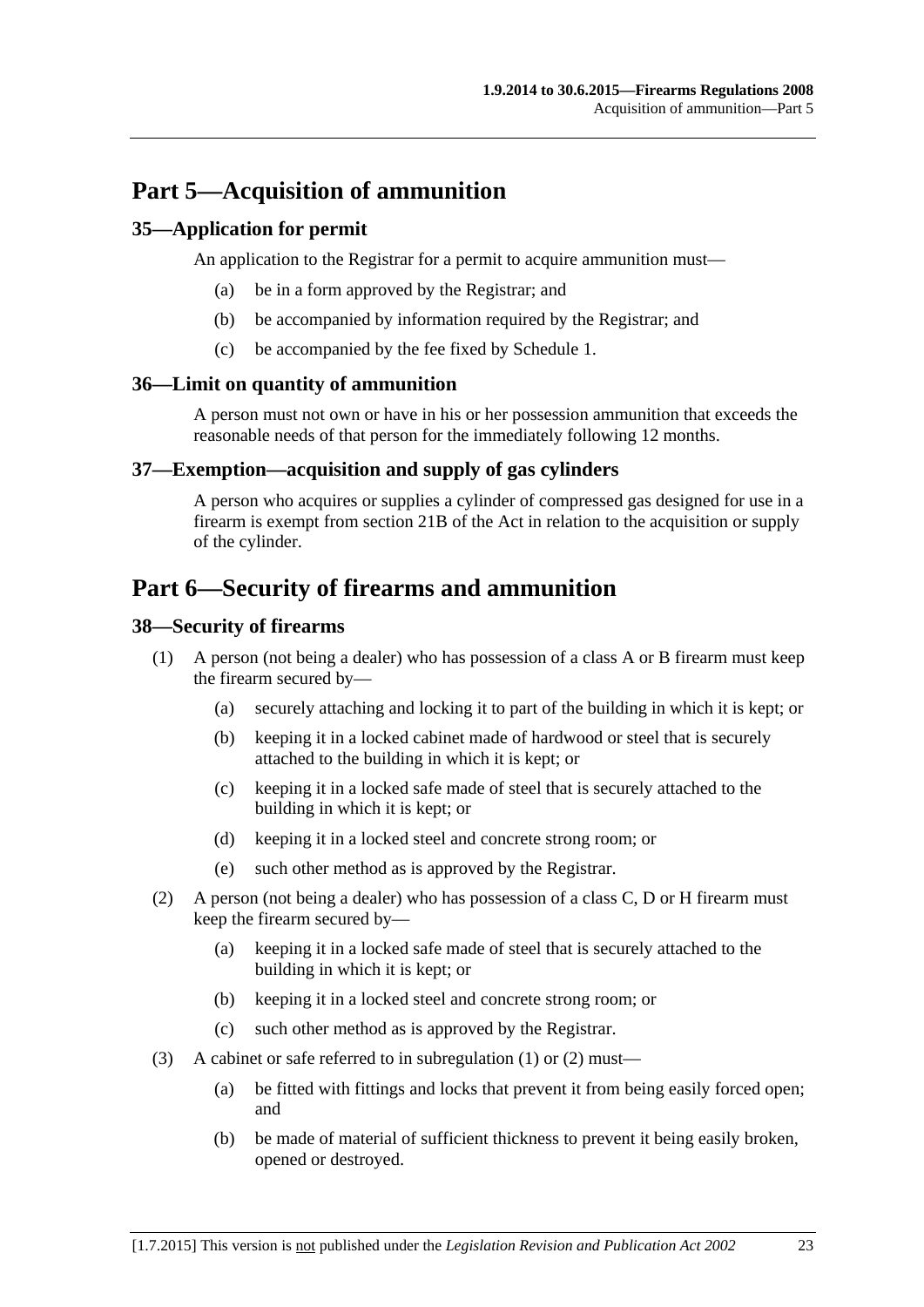(4) Despite [subregulations](#page-22-8) (1)(c) and [\(2\)\(a\),](#page-22-9) a safe need not be attached to the building if its mass when empty is 150 kilograms or more.

#### <span id="page-23-0"></span>**39—Possession of prescribed firearms**

A person who has possession of a prescribed firearm must keep the firearm secured in accordance with the conditions of the licence authorising possession of the firearm.

#### <span id="page-23-5"></span><span id="page-23-1"></span>**40—Possession of firearms by dealers**

- (1) Subject to this regulation, a person who has possession of a class A, B, C, D or H firearm in his or her capacity as a dealer must keep the firearm secured by 1 of the methods set out in [regulation](#page-22-5) 38 in respect of the relevant class of firearm.
- (2) A dealer is not required to comply with [subregulation](#page-23-5) (1) during periods that his or her premises are open to the public in respect of class A or B firearms that are on display to members of the public entering the premises if the public does not have access to the firearms.
- (3) A dealer is not required to comply with [subregulation](#page-23-5) (1) during periods that his or her premises are open to the public in respect of class H firearms that are on display to members of the public entering the premises if—
	- (a) the public does not have access to the firearms; and
	- (b) the firearms are secured in a manner approved by the Registrar.

#### <span id="page-23-2"></span>**41—Ammunition**

- (1) Ammunition must be stored in a locked container separately from firearms.
- (2) A person must not have possession of a round of ammunition that includes high explosives or that is designed to kill, injure or incapacitate by means of smoke or chemicals.
- (3) A person must not have possession of a round of military ammunition unless—
	- (a) it has been modified so that it is incapable of being fired; or
	- (b) it is of *United Nations Hazard classification Code 1.4S* and has a calibre of less than 19.1mm.

#### <span id="page-23-3"></span>**42—Security of dealer's building**

A dealer must ensure that the premises at which he or she carries on the business of dealing in firearms is properly secured against unlawful entry whenever the premises are unoccupied.

#### <span id="page-23-4"></span>**43—Exemption from Part**

The Registrar may exempt a person from compliance with this Part subject to such conditions as he or she thinks fit and may vary or revoke an exemption at any time.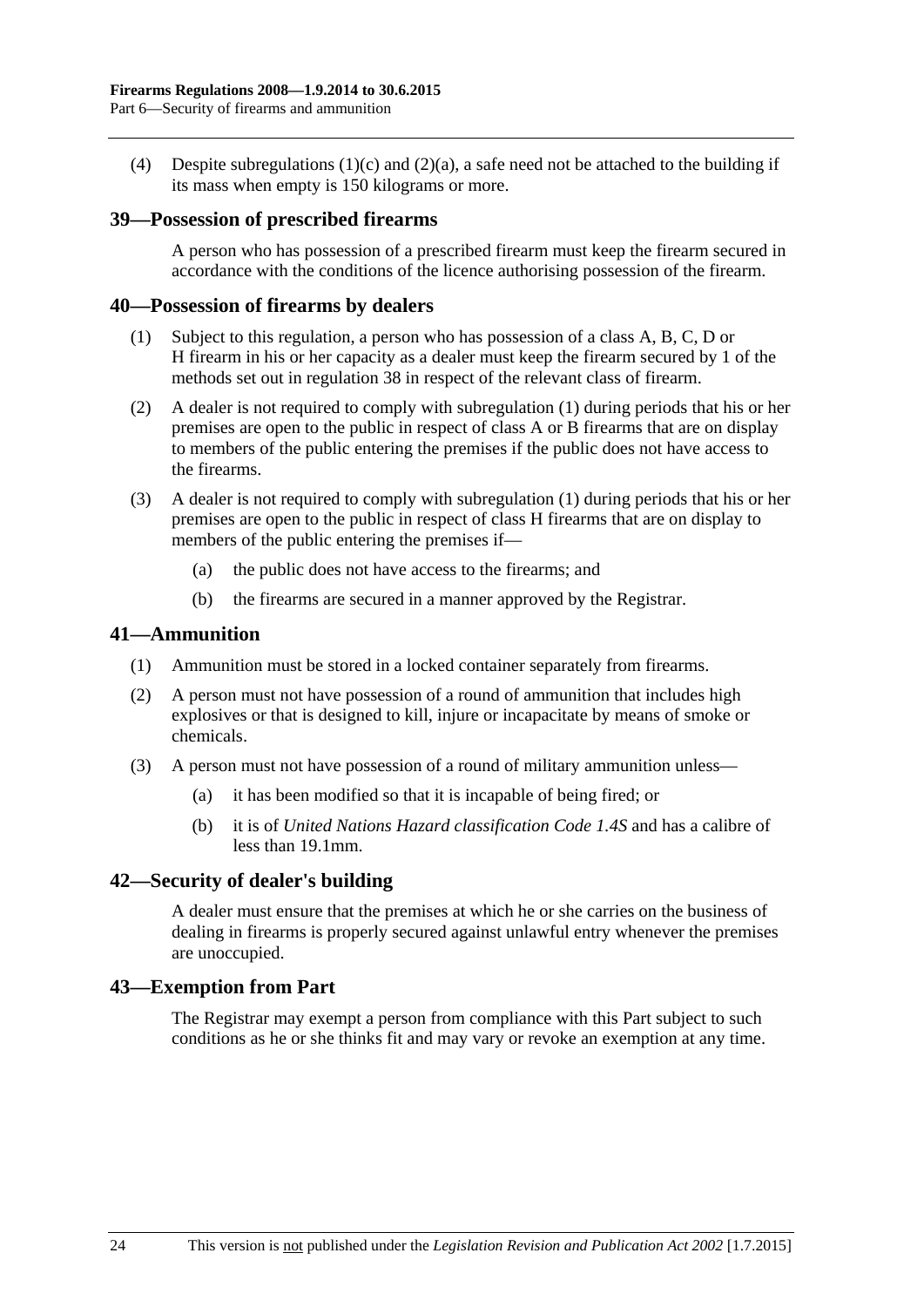# <span id="page-24-0"></span>**Part 7—Recognised bodies**

## <span id="page-24-1"></span>**Division 1—Recognised firearms clubs**

#### <span id="page-24-2"></span>**44—Application for recognition**

An application for recognition of a firearms club must be made to the Registrar in a form approved by the Registrar and must be accompanied by—

- (a) a copy of the rules relating to the constitution, powers, management and administration of the club; and
- (b) a list of the names and addresses of the members of the controlling body of the club and the office (if any) held by each member; and
- (c) a statement of the number of members of the club; and
- (d) a description of the current and proposed activities of the club; and
- (e) if the activities of the club include shooting—
	- (i) a plan of the range (if any) regularly used by the club and a map showing the location of the range; and
	- (ii) a list of the names and addresses of members of the club who are authorised to control the activities of club members at the range; and
	- (iii) evidence that the club has permission of the owner of the land on which the range is situated for the club's use of the range; and
	- (iv) evidence that the club has permission of the owner of adjoining land over which projectiles may pass in the course of shooting at the range; and
	- (v) evidence of compliance with the requirements of any other Act relating to the use of land as a shooting range; and
- (f) such other information as the Registrar requires.

#### <span id="page-24-3"></span>**45—Certificate of recognition**

- (1) If the Minister has declared a firearms club to be a recognised firearms club, the Registrar must provide the club with a certificate setting out—
	- (a) the date of recognition; and
	- (b) the location of the club's range or ranges; and
	- (c) the current activities (and the proposed activities if any) of the club.
- (2) The club must display the certificate, or a copy of the certificate, in a prominent position on its premises or at the range used by it.

#### <span id="page-24-4"></span>**46—Approval of Registrar required for alteration to range**

A recognised firearms club must not alter the range or ranges used by the club without first obtaining the approval of the Registrar.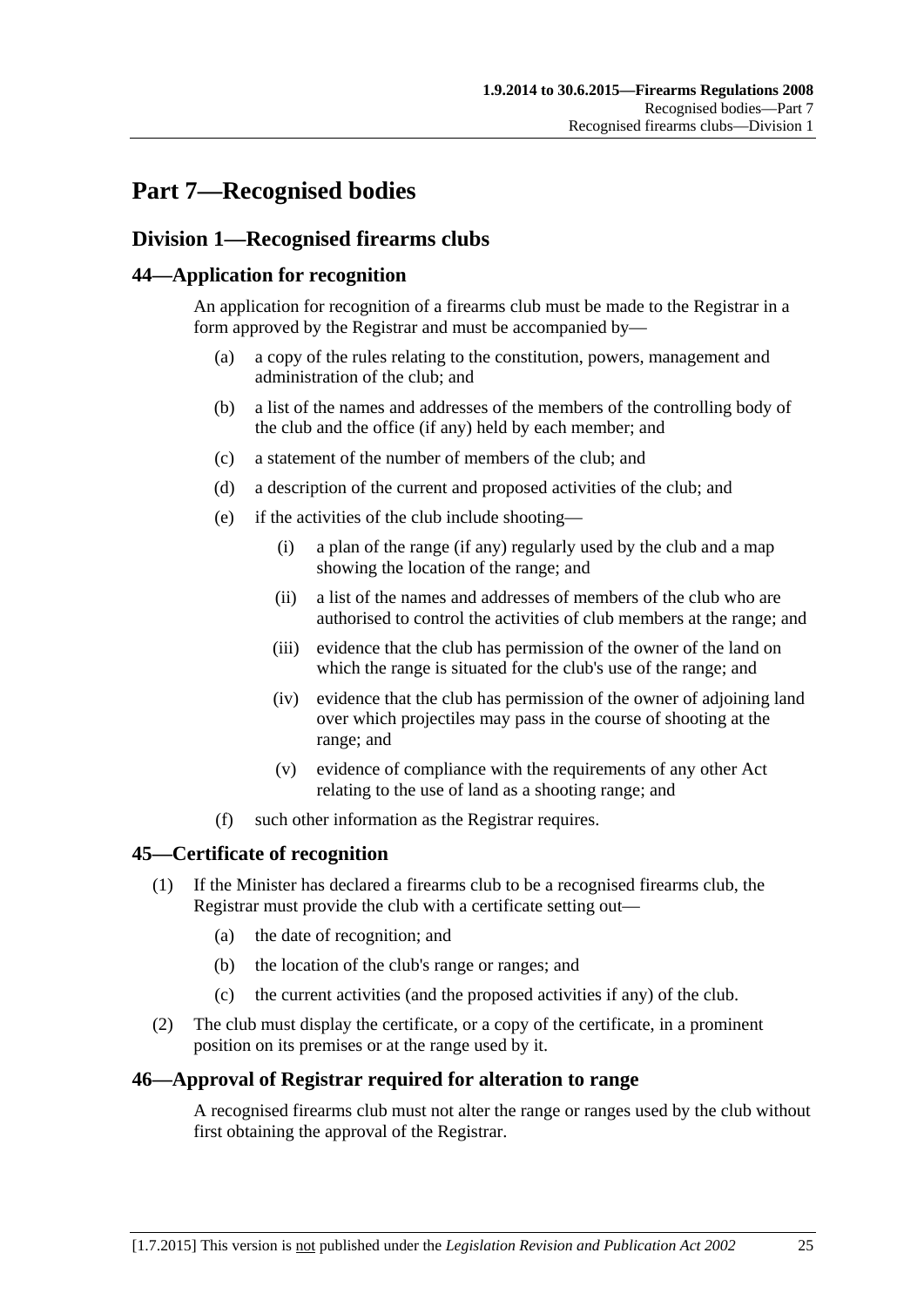#### <span id="page-25-0"></span>**47—Club to inform Registrar of change**

- (1) A recognised firearms club must, within 28 days after—
	- (a) a variation to the rules of the club comes into force; or
	- (b) the membership of the controlling body of the club changes; or
	- (c) a variation in or addition to the activities of the club has occurred,

provide the Registrar with—

- (d) the text of the variation to the rules; or
- (e) the names and addresses of the members of the controlling body and the office (if any) held by each member; or
- (f) a description of the variation in or addition to the activities of the club.
- (2) A recognised firearms club must—
	- (a) from time to time, at the request of the Registrar, provide the Registrar with such information in relation to the affairs and activities of the club as the Registrar requires; and
	- (b) permit the Registrar, or a person authorised by the Registrar, to inspect the club premises and the range at any reasonable time.

#### <span id="page-25-1"></span>**48—Acceptance of new members**

A recognised firearms club must not grant an application for membership of the club unless—

- (a) if the club is a shooting club—the applicant has produced to the club the applicant's shooting club member's licence or a certificate of the Registrar, issued within the preceding 21 days, certifying that the Registrar is satisfied that the applicant is a fit and proper person to hold a shooting club member's licence; or
- (b) if the club is a collectors' club—the applicant has produced to the club the applicant's collector's licence or a certificate of the Registrar, issued within the preceding 21 days, certifying that the Registrar is satisfied that the applicant is a fit and proper person to hold a collector's licence; and
- (c) the applicant has produced to the club 2 references each of which appears to have been signed by a person within the preceding 21 days and to state that the person has known the applicant for at least the preceding 2 years and that the applicant is a person of good character and a suitable person to be a member of a firearms club; and
- (d) an office holder of the club has, by personal contact with the person named in each reference as the referee, confirmed the signing of the reference by the person on the date stated in the reference and the contents of the reference.

#### <span id="page-25-3"></span><span id="page-25-2"></span>**49—Records to be kept by clubs**

- (1) A recognised firearms club must make records, as required by the Registrar by notice in writing, of—
	- (a) in respect of each person granted membership of the club, the actions taken in compliance with [regulation](#page-25-1) 48; and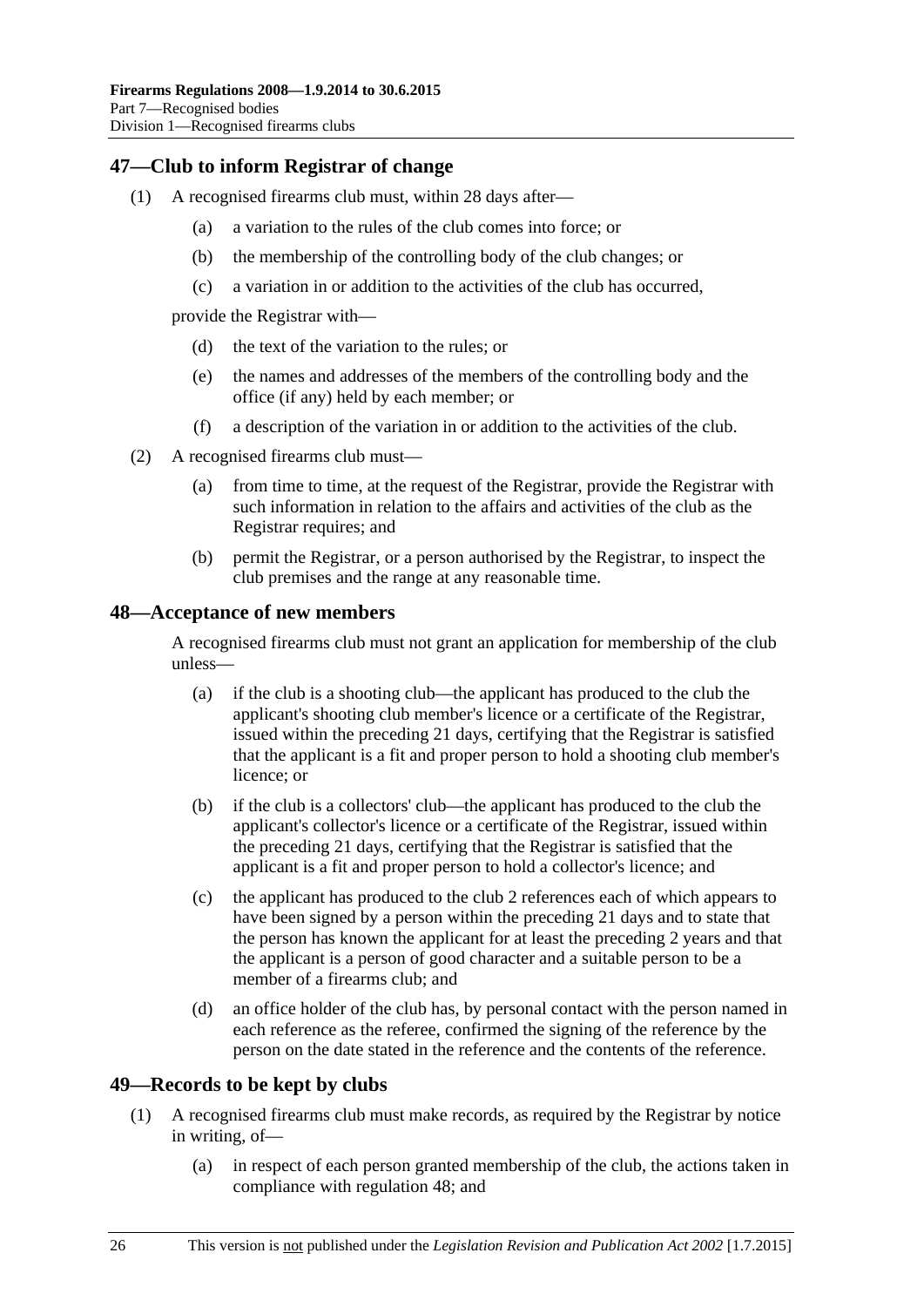- <span id="page-26-4"></span>(b) participation by members of the club in activities of the club that involve the shooting of firearms; and
- (c) attendance by members of the club at meetings of the club including those of the kind referred to in [paragraph](#page-26-4) (b) (if any).
- (2) Records referred to in [subregulation](#page-25-3) (1) must be kept by the club for at least 3 years and must be produced for inspection when requested by the Registrar.

#### <span id="page-26-0"></span>**50—Change in membership**

Within 28 days after a person ceases to be a member of a recognised firearms club, the club must give the Registrar written notice of the member's name and last known address and the date on which the membership terminated and, in the case of expulsion, the reason or reasons for the expulsion.

### <span id="page-26-1"></span>**Division 2—Recognised paint-ball operators and recognised commercial range operators**

#### <span id="page-26-2"></span>**51—Application for recognition of paint-ball operator**

- (1) An application for recognition of a paint-ball operator and approval of the operator's grounds must be made to the Registrar in a form approved by the Registrar and must be accompanied by—
	- (a) a description of the proposed activities of the operator; and
	- (b) a plan of the grounds proposed to be used by the operator and a map showing the location of the grounds; and
	- (c) a list of the names and addresses of the persons who are authorised to control the activities of persons on those grounds; and
	- (d) evidence that the operator has permission of the owner of the land on which the grounds are situated for the operator's use of the grounds; and
	- (e) evidence of compliance with the requirements of any other Act relating to use of land as grounds of a paint-ball operator; and
	- (f) such other information as the Registrar requires.
- (2) An application by a company must be accompanied by—
	- (a) a copy of the constitution of the applicant;
	- (b) a list of the names and addresses of the directors and shareholders of the applicant.

#### <span id="page-26-3"></span>**52—Application for recognition of commercial range operator**

- (1) An application for recognition of a commercial range operator and approval of the operator's range must be made to the Registrar in a form approved by the Registrar and must be accompanied by—
	- (a) a description of the proposed activities of the operator; and
	- (b) a plan of the range proposed to be used by the operator and a map showing the location of the range; and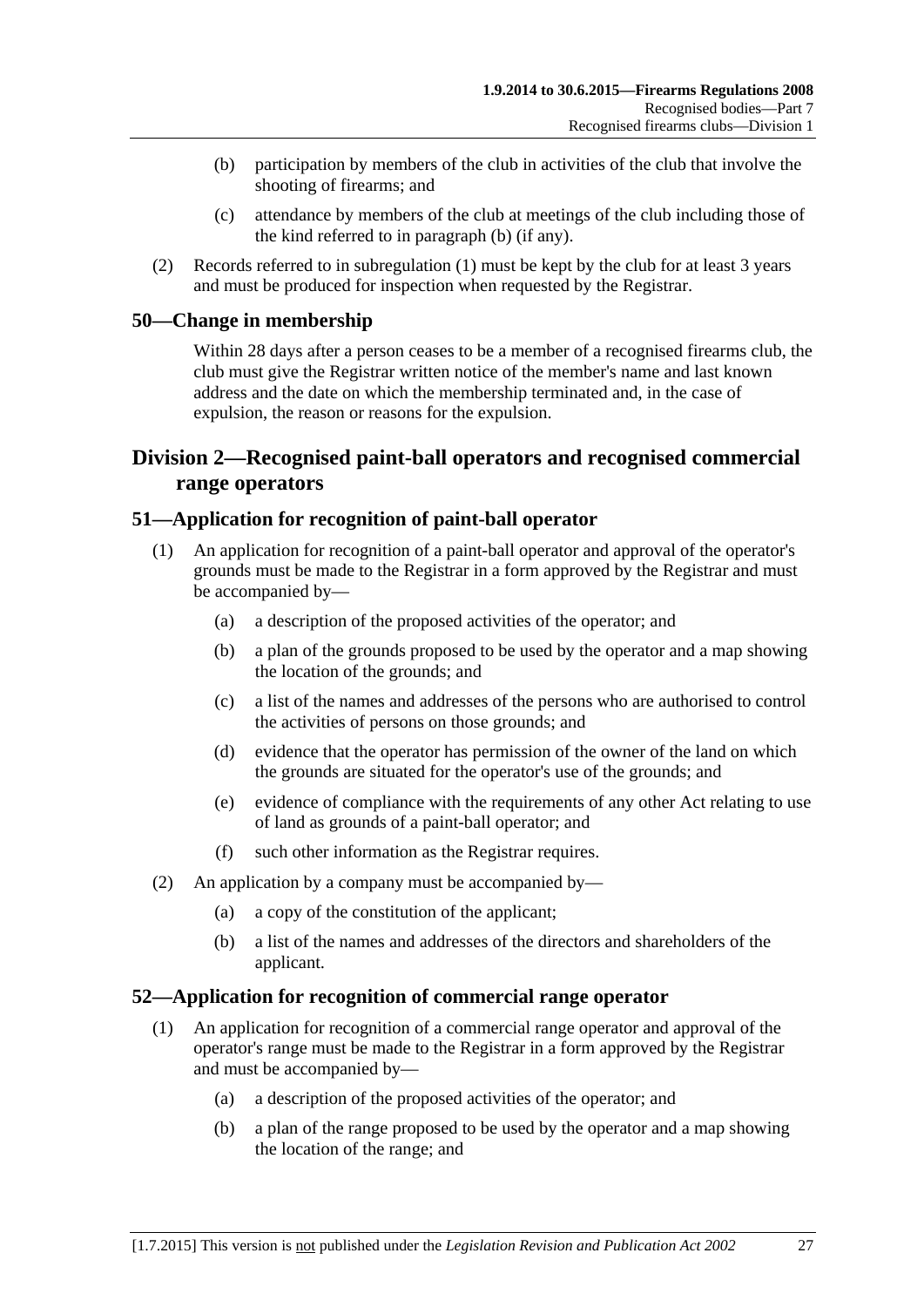- (c) a list of the names and addresses of the persons who are authorised to control the activities of persons on the range; and
- (d) evidence that the operator has permission of the owner of the land on which the range is situated for the operator's use of the range; and
- (e) evidence of compliance with the requirements of any other Act relating to use of land as a shooting range; and
- (f) such other information as the Registrar requires.
- (2) An application by a company must be accompanied by—
	- (a) a copy of the constitution of the applicant; and
	- (b) a list of the names and addresses of the directors and shareholders of the applicant.

#### <span id="page-27-0"></span>**53—Certificate of recognition**

- (1) If the Minister has declared a person to be a recognised paint-ball operator or recognised commercial range operator, the Registrar must provide the operator with a certificate setting out—
	- (a) the date of recognition; and
	- (b) the location of the operator's grounds or range; and
	- (c) the proposed activities of the operator.
- (2) The operator must display the certificate, or a copy of the certificate, in a prominent position at the grounds or range used by the operator.

#### <span id="page-27-1"></span>**54—Alteration of grounds or range**

A recognised paint-ball operator or a recognised commercial range operator must not alter the grounds or range used by the operator without first obtaining the approval of the Registrar.

#### <span id="page-27-2"></span>**55—Operator to inform Registrar of change**

- (1) A recognised paint-ball operator or recognised commercial range operator must, within 28 days after a variation in or addition to the activities of the operator has occurred, provide the Registrar with a description of the variation in or addition to the activities of the operator.
- (2) A recognised paint-ball operator or recognised commercial range operator that is a company must, within 28 days after—
	- (a) a variation to the constitution of the operator comes into force; or
	- (b) a change in the directors or shareholders of the operator has occurred,

provide the Registrar with—

- (c) the text of the variation to the constitution; or
- (d) the names of the persons who have ceased to be directors or shareholders of the operator and the names and addresses of persons who have become directors or shareholders of the operator,

(as the case requires).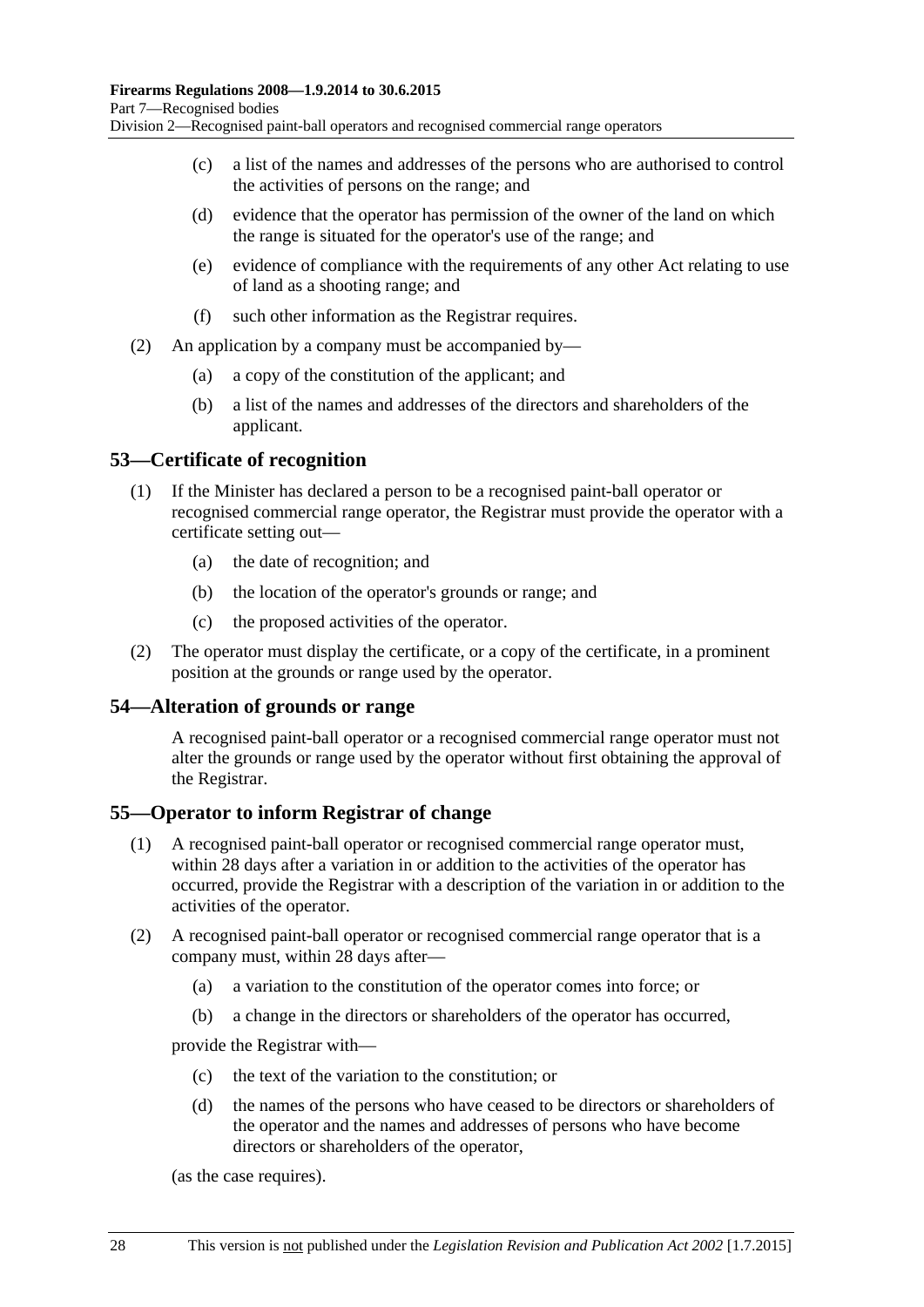- (3) A recognised paint-ball operator or recognised commercial range operator must—
	- (a) from time to time, at the request of the Registrar, provide the Registrar with such information in relation to the affairs and activities of the operator as the Registrar requires; and
	- (b) permit the Registrar, or a person authorised by the Registrar, to inspect the operator's premises and grounds or range at any reasonable time.

## <span id="page-28-0"></span>**Part 8—Miscellaneous**

#### <span id="page-28-1"></span>**55A—Disposal of forfeited or surrendered firearms etc**

- (1) For the purposes of section  $35(5)(b)(i)(A)$  of the Act, the following requirements govern the sale or disposal of a firearm, firearm part or ammunition:
	- (a) a sale is to be by public auction or public tender (and the Registrar may, but need not, fix a reserve price for the purpose);
	- (b) the firearm, firearm part or ammunition may be disposed of otherwise than by sale if the Registrar believes on reasonable grounds that the firearm, firearm part or ammunition has no monetary value or that the proceeds of the sale would be unlikely to exceed the costs of the sale or if the firearm, firearm part or ammunition has been offered for sale and was not sold.
- (2) Before paying the proceeds of a sale or disposal of a firearm, firearm part or ammunition to a person under section  $35(5)(b)(i)(B)$  or (e) of the Act, the Registrar may deduct expenses incurred in connection with the sale or disposal and storage and other expenses incurred in relation to the firearm, firearm part or ammunition.
- (3) For the purposes of section 35(5)(d) of the Act, the period for which a firearm, firearm part or ammunition must be made available for collection is 1 month.

#### <span id="page-28-2"></span>**55B—Register of firearms prohibition orders**

The register of firearms prohibition orders maintained for the purposes of section 6A of the Act must contain the following information in relation to each order:

- (a) the full name of the person to whom the order applies;
- (b) the date on which the order was issued;
- (c) the details of any exemption from a provision of section 10C of the Act (including any conditions that apply to the exemption) granted by the Registrar under section 10C(15) of the Act.

#### <span id="page-28-3"></span>**56—Advertising firearm for sale**

A person (other than a dealer) who advertises a firearm for sale must include in the advertisement the identification number or combination of numbers and letters stamped or engraved on the firearm.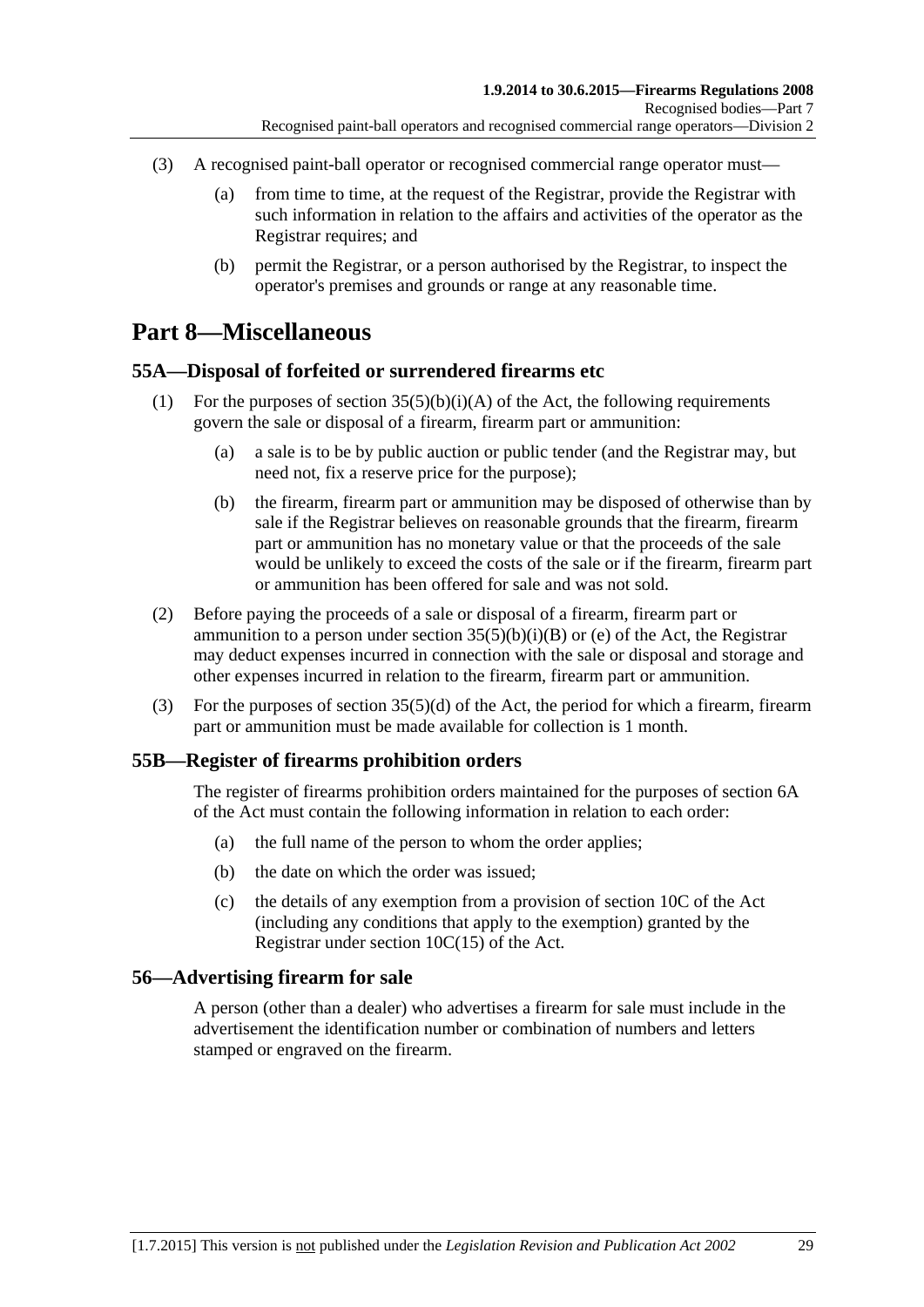#### <span id="page-29-0"></span>**57—Transporting of firearms—exclusion from section 35A of Act**

- (1) A person who carries on the business of carrying goods may carry a firearm and ammunition, or cause a firearm and ammunition to be carried, by the same vehicle, vessel or aircraft if—
	- (a) the owner of the firearm and the owner of the ammunition are being carried by the same vehicle, vessel or aircraft and no ammunition is carried in the chamber, breech or a magazine of the firearm; or
	- (b) the firearm and ammunition are carried in the same vehicle, vessel or aircraft with the approval of the Registrar.
- (2) For the purposes of section 35A(2) of the Act, a class C, D or H firearm must not be transported if there is a round of ammunition in the chamber, breech or a magazine of the firearm.

#### <span id="page-29-1"></span>**58—Records**

- (1) Records that a person is required to compile and keep under the Act, these regulations or the conditions of a licence must be produced on demand to the Registrar or a police officer.
- (2) All alterations made to records compiled and kept under the Act, these regulations or the conditions of a licence must be made so that the entry that is altered remains clearly legible.

#### <span id="page-29-2"></span>**59—Form of applications and licences etc**

- (1) An application to the Registrar under the Act or these regulations must, unless otherwise provided, be in a form approved by the Registrar.
- (2) A licence, permit or registration certificate granted or issued by the Registrar must, unless otherwise provided, be in a form approved by the Registrar.

#### <span id="page-29-3"></span>**60—Fees**

- (1) The fees payable under the Act and these regulations are set out in Schedule 1.
- (2) The Registrar may waive or reduce (in a particular case or classes of cases) fees that would otherwise be payable under these regulations.

#### <span id="page-29-4"></span>**61—Offence**

A person who contravenes, or fails to comply with, a provision of these regulations is guilty of an offence.

Maximum penalty: \$2 500.

## <span id="page-29-5"></span>**Schedule 1—Fees**

The fees set out in the table do not include any GST that may be payable in respect of a particular fee.

- 1 Application for grant or renewal of firearms licence for prescribed firearms \$63 2 Application for grant or renewal of firearms licence for firearms other than prescribed
- firearms—
	- (a) if term of licence does not exceed 1 year \$78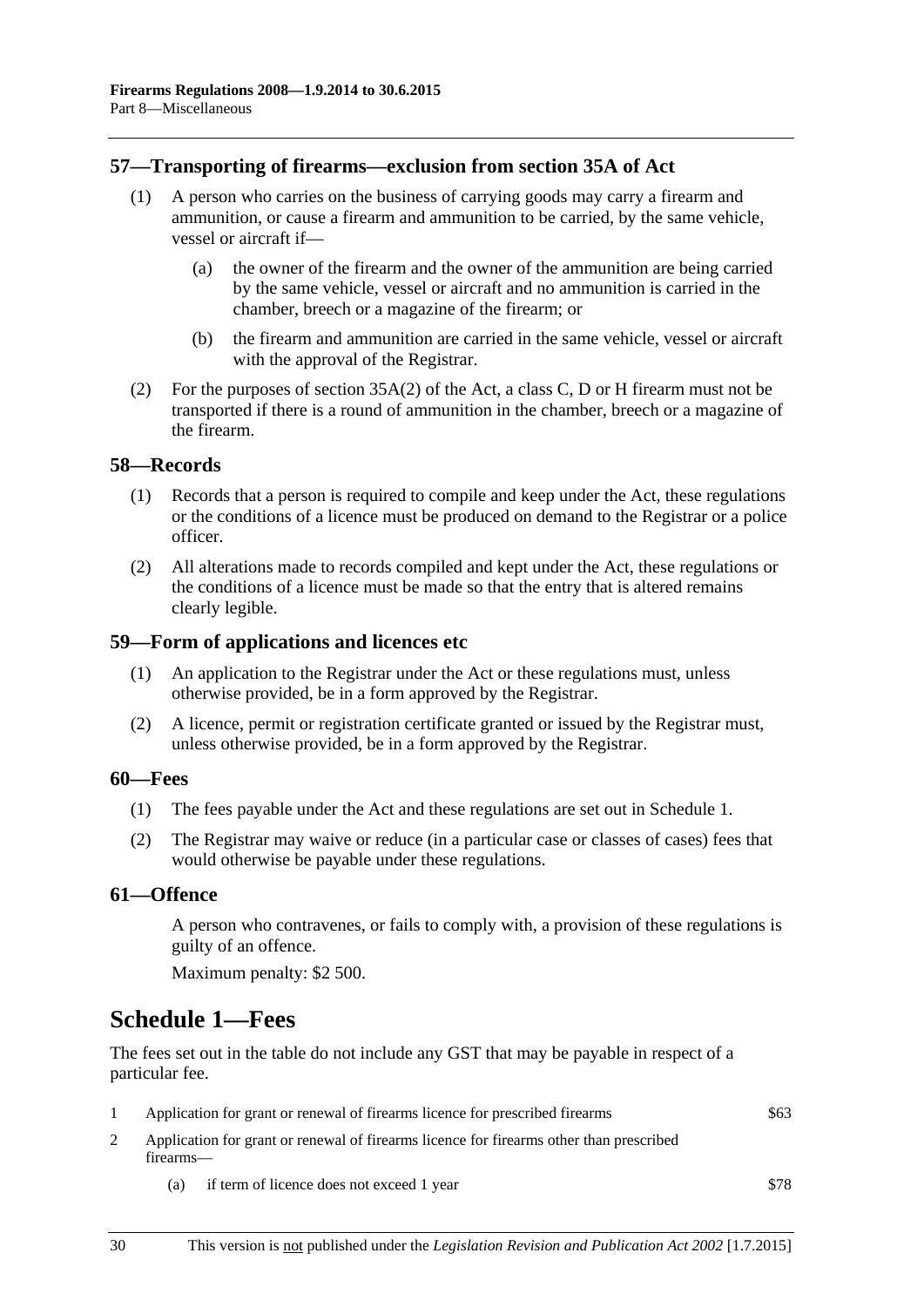|                | (b)                                                                                                                                  | if term of licence exceeds 1 year but does not exceed 3 years                                                                                                             | \$204   |
|----------------|--------------------------------------------------------------------------------------------------------------------------------------|---------------------------------------------------------------------------------------------------------------------------------------------------------------------------|---------|
|                | (c)                                                                                                                                  | if term of licence exceeds 3 years but does not exceed 5 years                                                                                                            | \$325   |
| 3              | Application for grant or renewal of dealer's licence authorising dealing in firearms or<br>firearms and ammunition-                  |                                                                                                                                                                           |         |
|                | (a)                                                                                                                                  | if term of licence does not exceed 1 year                                                                                                                                 | \$405   |
|                | (b)                                                                                                                                  | if term of licence exceeds 1 year but does not exceed 3 years                                                                                                             | \$1 178 |
|                | (c)                                                                                                                                  | if term of licence exceeds 3 years but does not exceed 5 years                                                                                                            | \$1955  |
| $\overline{4}$ | Application for grant or renewal of dealer's licence that only authorises dealing in<br>ammunition-                                  |                                                                                                                                                                           |         |
|                | (a)                                                                                                                                  | if term of licence does not exceed 1 year                                                                                                                                 | \$119   |
|                | (b)                                                                                                                                  | if term of licence exceeds 1 year but does not exceed 3 years                                                                                                             | \$325   |
|                | (c)                                                                                                                                  | if term of licence exceeds 3 years but does not exceed 5 years                                                                                                            | \$532   |
| 5              | Application for variation of licence<br>\$47                                                                                         |                                                                                                                                                                           |         |
| 6              | \$30<br>Application for registration of firearm in name of owner of firearm or for issue of<br>duplicate certificate of registration |                                                                                                                                                                           |         |
| 7              | Application for licence to replace licence lost, stolen or destroyed                                                                 |                                                                                                                                                                           | \$47    |
| 8              | Application for permit to acquire ammunition                                                                                         |                                                                                                                                                                           | \$30    |
| 9              | Fee to witness the transfer of a firearm under Part 3 Division 2A of Act                                                             |                                                                                                                                                                           | \$22    |
|                | payable.                                                                                                                             | However, if a firearm is registered in the name of the owner immediately after the<br>transfer of the firearm is witnessed by a police officer, the witnessing fee is not |         |
| 10             |                                                                                                                                      | Administrative fee on late renewal of a licence                                                                                                                           | \$32    |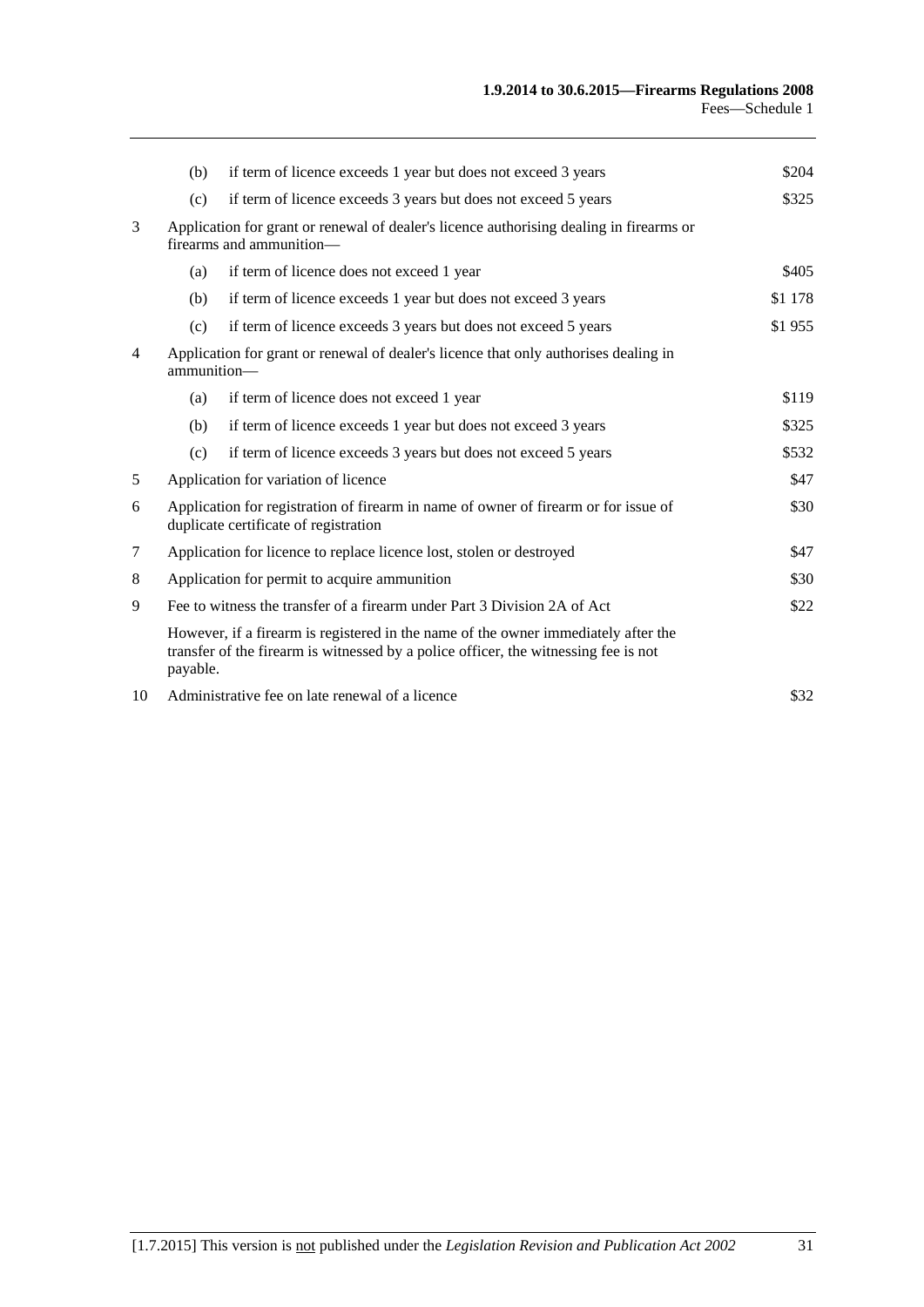# <span id="page-31-0"></span>**Legislative history**

#### **Notes**

- Variations of this version that are uncommenced are not incorporated into the text.
- Please note—References in the legislation to other legislation or instruments or to titles of bodies or offices are not automatically updated as part of the program for the revision and publication of legislation and therefore may be obsolete.
- Earlier versions of these regulations (historical versions) are listed at the end of the legislative history.
- For further information relating to the Act and subordinate legislation made under the Act see the Index of South Australian Statutes or www.legislation.sa.gov.au.

## **Legislation revoked by principal regulations**

The *Firearms Regulations 2008* revoked the following:

*Firearms Regulations 1993 Firearms (Compensation) Regulations 1996 Firearms (Exemption for Certain Exhibitors) Regulations 2003*

### **Principal regulations and variations**

New entries appear in bold.

| Year No  |     | Reference                | Commencement                                                         |
|----------|-----|--------------------------|----------------------------------------------------------------------|
| 2008 239 |     | Gazette 28.8.2008 p4161  | 1.9.2008: $r2$                                                       |
| 2008     | 288 | Gazette 27.11.2008 p5281 | $27.11.2008$ : r 2                                                   |
| 2009     | 108 | Gazette 4.6.2009 p2538   | $1.7.2009$ : r 2                                                     |
| 2009 245 |     | Gazette 1.10.2009 p4771  | 1.10.2009: r 2—disallowed on 2.12.2009<br>(Gazette 10.12.2009 p6025) |
| 2009 307 |     | Gazette 17.12.2009 p6378 | 17.12.2009: r 2                                                      |
| 2010     | 67  | Gazette 10.6.2010 p2728  | $1.7.2010$ : r 2                                                     |
| 2011 63  |     | Gazette 9.6.2011 p2075   | $1.7.2011$ : r 2                                                     |
| 2012 96  |     | Gazette 31.5.2012 p2400  | $1.7.2012$ : r 2                                                     |
| 2013 15  |     | Gazette 21.2.2013 p492   | $21.2.2013$ : r 2                                                    |
| 2013 49  |     | Gazette 6.6.2013 p2101   | $1.7.2013$ : r 2                                                     |
| 2014 27  |     | Gazette 30.1.2014 p434   | $7.2.2014$ : r 2                                                     |
| 2014 90  |     | Gazette 19.6.2014 p2536  | $1.7.2014$ : r 2                                                     |
| 2014 229 |     | Gazette 21.8.2014 p4107  | $1.9.2014$ : r 2                                                     |
| 2015     | 101 | Gazette 18.6.2015 p2663  | $1.7.2015$ : r 2                                                     |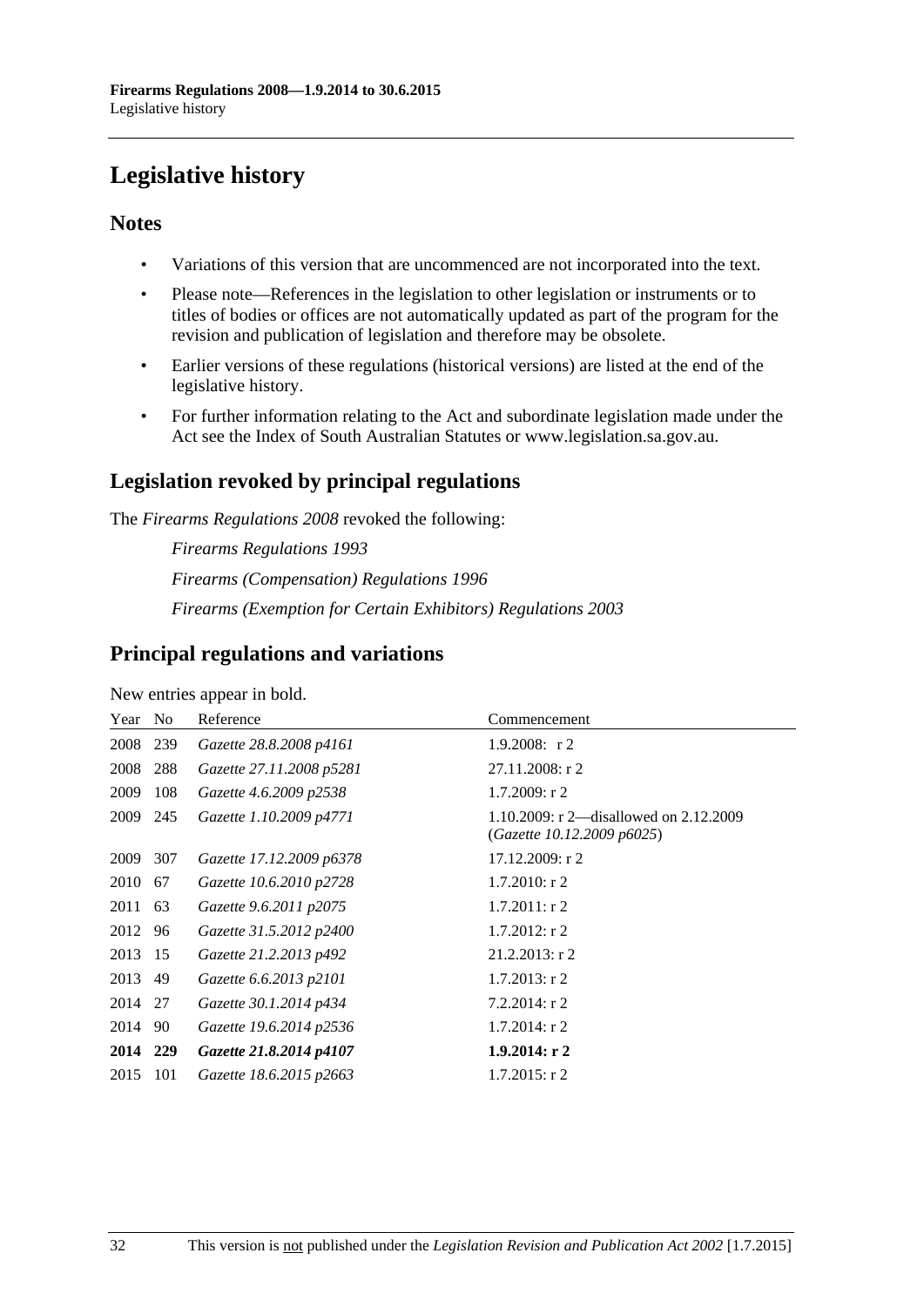## **Provisions varied**

New entries appear in bold.

Entries that relate to provisions that have been deleted appear in italics.

| Provision              | How varied                                                            | Commencement                   |  |
|------------------------|-----------------------------------------------------------------------|--------------------------------|--|
| Pt <sub>1</sub>        |                                                                       |                                |  |
| r <sub>2</sub>         | omitted under Legislation Revision and<br><b>Publication Act 2002</b> | 27.11.2008                     |  |
| r 3                    |                                                                       |                                |  |
| r3(1)                  |                                                                       |                                |  |
| firearm                | regulated imitation inserted by 307/2009 r 4                          | 17.12.2009                     |  |
| r <sub>4</sub>         |                                                                       |                                |  |
| r(4(1)                 | varied by 245/2009 r 4                                                | 1.10.2009-disallowed 2.12.2009 |  |
|                        | varied by 307/2009 r 5                                                | 17.12.2009                     |  |
| r 4A                   | inserted by 27/2014 r 4                                               | 7.2.2014                       |  |
| r 4A(1)                | (b) deleted by 229/2014 r 4                                           | 1.9.2014                       |  |
| r <sub>5</sub>         | substituted by 245/2009 r 5                                           | 1.10.2009-disallowed 2.12.2009 |  |
|                        | substituted by 307/2009 r 6                                           | 17.12.2009                     |  |
| r 5AA                  | inserted by 245/2009 r 5                                              | 1.10.2009—disallowed 2.12.2009 |  |
|                        | inserted by 307/2009 r 6                                              | 17.12.2009                     |  |
| r 5A                   | inserted by 288/2008 r 4                                              | 27.11.2008                     |  |
|                        | varied by $15/2013$ r 4(1)–(5)                                        | 21.2.2013                      |  |
| $r$ 5B                 | inserted by 288/2008 r 4                                              | 27.11.2008                     |  |
| Pt 2                   |                                                                       |                                |  |
| r <sub>7</sub>         |                                                                       |                                |  |
| r7(1)                  | substituted by $288/2008$ r $5(1)$                                    | 27.11.2008                     |  |
| r7(6)                  | substituted by $288/2008$ r $5(2)$                                    | 27.11.2008                     |  |
| $r \frac{7(7)-(9)}{2}$ | deleted by 288/2008 r 5(2)                                            | 27.11.2008                     |  |
| r8                     |                                                                       |                                |  |
| r $8(1)$ (4)           | substituted by $288/2008$ r $6(1)$                                    | 27.11.2008                     |  |
| r 8(5)                 | varied by 288/2008 r 6(2)                                             | 27.11.2008                     |  |
| r 8(6)                 | varied by 288/2008 r 6(3), (4)                                        | 27.11.2008                     |  |
| r9A                    | inserted by 27/2014 r 5                                               | 7.2.2014                       |  |
| Pt 3                   |                                                                       |                                |  |
| r 11                   |                                                                       |                                |  |
| r11(2)                 | varied by 245/2009 r 6(1)                                             | 1.10.2009-disallowed 2.12.2009 |  |
|                        | varied by 307/2009 r 7(1)                                             | 17.12.2009                     |  |
| r 11(4a)               | inserted by 245/2009 r 6(2)                                           | 1.10.2009-disallowed 2.12.2009 |  |
|                        | inserted by 307/2009 r 7(2)                                           | 17.12.2009                     |  |
| r21                    |                                                                       |                                |  |
| $r$ 21(1a) and (1b)    | inserted by 245/2009 r 7                                              | 1.10.2009-disallowed 2.12.2009 |  |
|                        | inserted by 307/2009 r 8                                              | 17.12.2009                     |  |